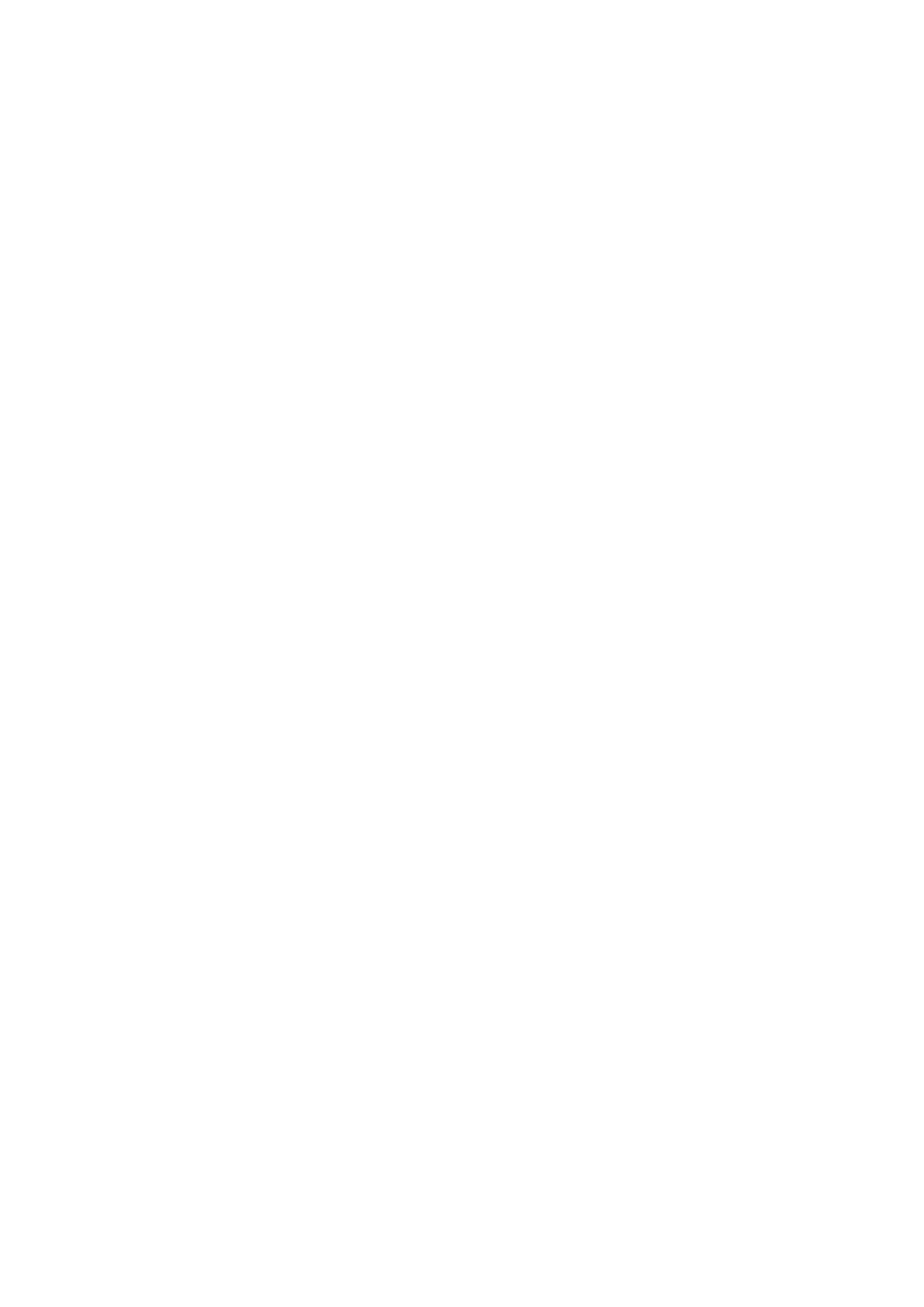| January 2019                                                                                                                                                                                                                                                                                                                                                                                                                                                  |  |  |
|---------------------------------------------------------------------------------------------------------------------------------------------------------------------------------------------------------------------------------------------------------------------------------------------------------------------------------------------------------------------------------------------------------------------------------------------------------------|--|--|
| Mon                                                                                                                                                                                                                                                                                                                                                                                                                                                           |  |  |
| -                                                                                                                                                                                                                                                                                                                                                                                                                                                             |  |  |
| Tue                                                                                                                                                                                                                                                                                                                                                                                                                                                           |  |  |
| $\mathbf{1}$                                                                                                                                                                                                                                                                                                                                                                                                                                                  |  |  |
| Wed                                                                                                                                                                                                                                                                                                                                                                                                                                                           |  |  |
| $\overline{2}$                                                                                                                                                                                                                                                                                                                                                                                                                                                |  |  |
| Thu                                                                                                                                                                                                                                                                                                                                                                                                                                                           |  |  |
| $\mathfrak{Z}$                                                                                                                                                                                                                                                                                                                                                                                                                                                |  |  |
| Fri                                                                                                                                                                                                                                                                                                                                                                                                                                                           |  |  |
| $\overline{4}$                                                                                                                                                                                                                                                                                                                                                                                                                                                |  |  |
| Sat                                                                                                                                                                                                                                                                                                                                                                                                                                                           |  |  |
| 5                                                                                                                                                                                                                                                                                                                                                                                                                                                             |  |  |
| Sun                                                                                                                                                                                                                                                                                                                                                                                                                                                           |  |  |
| 6                                                                                                                                                                                                                                                                                                                                                                                                                                                             |  |  |
| Mon                                                                                                                                                                                                                                                                                                                                                                                                                                                           |  |  |
| $\overline{7}$                                                                                                                                                                                                                                                                                                                                                                                                                                                |  |  |
| Tue                                                                                                                                                                                                                                                                                                                                                                                                                                                           |  |  |
| 8                                                                                                                                                                                                                                                                                                                                                                                                                                                             |  |  |
| Wed                                                                                                                                                                                                                                                                                                                                                                                                                                                           |  |  |
| $\mathcal{G}% =\mathcal{G}_{1}\mathcal{G}_{1}\mathcal{G}_{2}\mathcal{G}_{3}\mathcal{G}_{4} \mathcal{G}_{5} \mathcal{G}_{6} \mathcal{G}_{7} \mathcal{G}_{8} \mathcal{G}_{9} \mathcal{G}_{9} \mathcal{G}_{9} \mathcal{G}_{9} \mathcal{G}_{9} \mathcal{G}_{9} \mathcal{G}_{9} \mathcal{G}_{9} \mathcal{G}_{9} \mathcal{G}_{9} \mathcal{G}_{9} \mathcal{G}_{9} \mathcal{G}_{9} \mathcal{G}_{9} \mathcal{G}_{9} \mathcal{G}_{9} \mathcal{G}_{9} \mathcal{G}_{9} \$ |  |  |
| Thu                                                                                                                                                                                                                                                                                                                                                                                                                                                           |  |  |
| $10\,$                                                                                                                                                                                                                                                                                                                                                                                                                                                        |  |  |
| Fri                                                                                                                                                                                                                                                                                                                                                                                                                                                           |  |  |
| 11                                                                                                                                                                                                                                                                                                                                                                                                                                                            |  |  |
| Sat                                                                                                                                                                                                                                                                                                                                                                                                                                                           |  |  |
| $12$                                                                                                                                                                                                                                                                                                                                                                                                                                                          |  |  |
| Sun                                                                                                                                                                                                                                                                                                                                                                                                                                                           |  |  |
| 13                                                                                                                                                                                                                                                                                                                                                                                                                                                            |  |  |
| Mon                                                                                                                                                                                                                                                                                                                                                                                                                                                           |  |  |
| 14                                                                                                                                                                                                                                                                                                                                                                                                                                                            |  |  |
| Tue<br>15                                                                                                                                                                                                                                                                                                                                                                                                                                                     |  |  |
| Wed                                                                                                                                                                                                                                                                                                                                                                                                                                                           |  |  |
| $16\,$                                                                                                                                                                                                                                                                                                                                                                                                                                                        |  |  |
| Thu                                                                                                                                                                                                                                                                                                                                                                                                                                                           |  |  |
| $17\,$                                                                                                                                                                                                                                                                                                                                                                                                                                                        |  |  |
| Fri                                                                                                                                                                                                                                                                                                                                                                                                                                                           |  |  |
| 18                                                                                                                                                                                                                                                                                                                                                                                                                                                            |  |  |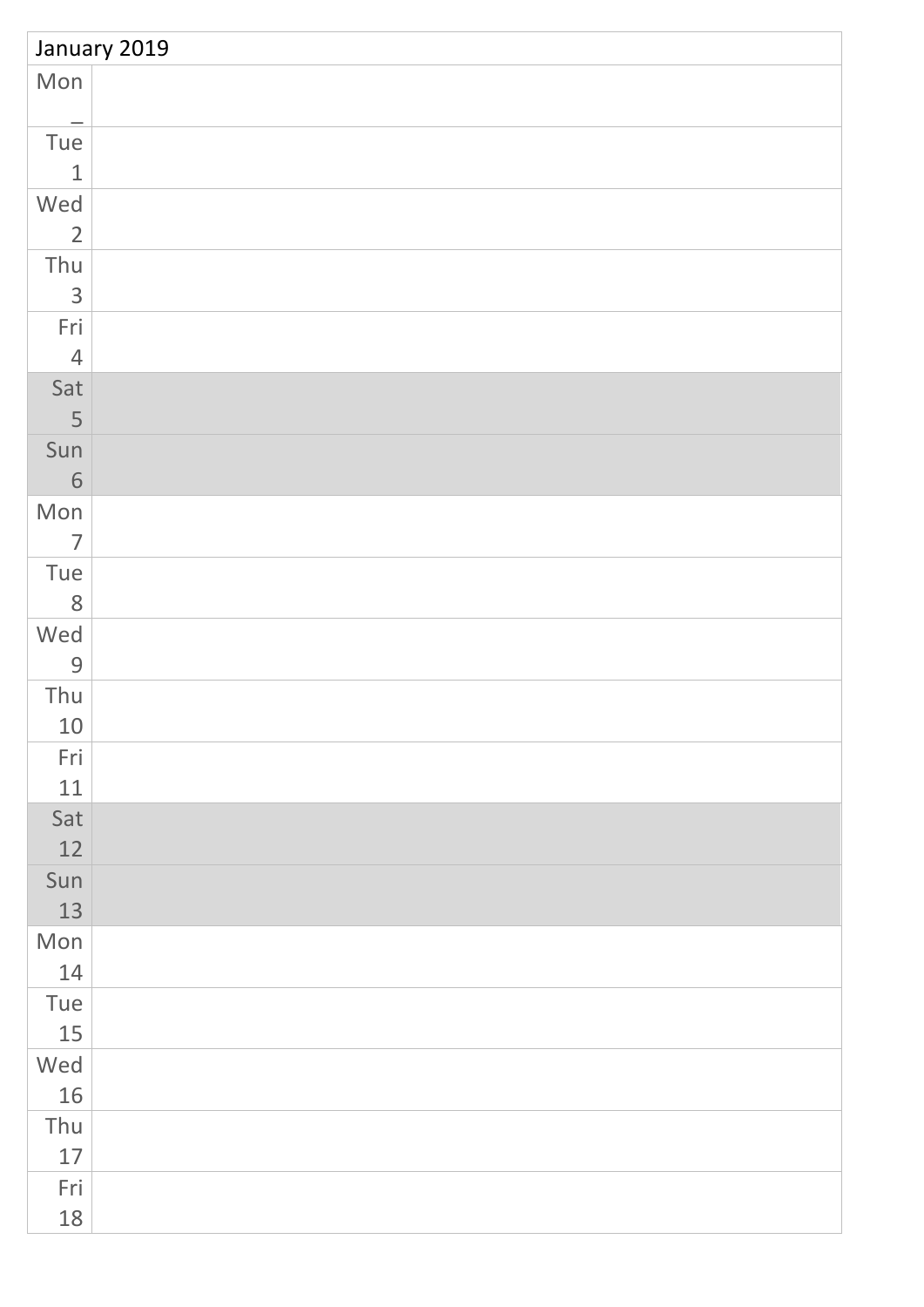|                                 | January 2019 |
|---------------------------------|--------------|
| Sat                             |              |
| 19                              |              |
| Sun                             |              |
| 20                              |              |
| Mon                             |              |
| 21                              |              |
| Tue                             |              |
| 22                              |              |
| Wed                             |              |
| 23<br>Thu                       |              |
| 24                              |              |
| Fri                             |              |
| 25                              |              |
| Sat                             |              |
| 26                              |              |
| Sun                             |              |
| 27                              |              |
| Mon                             |              |
| 28                              |              |
| Tue                             |              |
| 29<br>Wed                       |              |
| 30                              |              |
| Thu                             |              |
| 31                              |              |
| Fri                             |              |
| Sat                             |              |
|                                 |              |
| $\overline{\phantom{0}}$<br>Sun |              |
|                                 |              |
| Mon                             |              |
| Tue                             |              |
|                                 |              |
|                                 |              |
|                                 |              |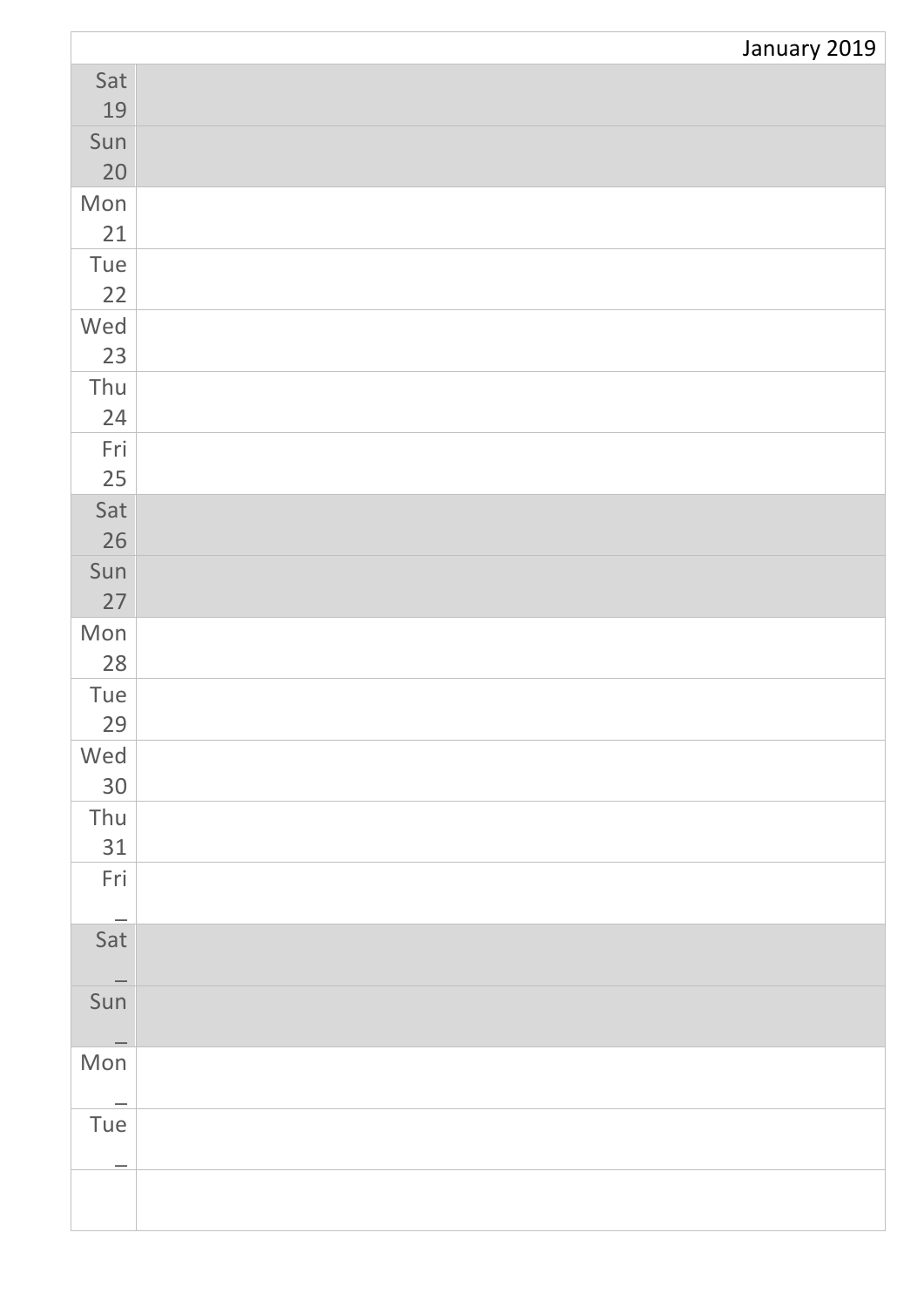| February 2019  |  |  |
|----------------|--|--|
| Mon            |  |  |
|                |  |  |
| Tue            |  |  |
|                |  |  |
| Wed            |  |  |
| Thu            |  |  |
|                |  |  |
| Fri            |  |  |
| $\mathbf{1}$   |  |  |
| Sat            |  |  |
| $\overline{2}$ |  |  |
| Sun            |  |  |
| 3              |  |  |
| Mon            |  |  |
| $\overline{4}$ |  |  |
| Tue            |  |  |
| 5              |  |  |
| Wed            |  |  |
| 6              |  |  |
| Thu            |  |  |
| $\overline{7}$ |  |  |
| Fri            |  |  |
| 8              |  |  |
| Sat            |  |  |
| 9              |  |  |
| Sun            |  |  |
| $10\,$         |  |  |
| Mon            |  |  |
| 11             |  |  |
| Tue<br>12      |  |  |
| Wed            |  |  |
| 13             |  |  |
| Thu            |  |  |
| 14             |  |  |
| Fri            |  |  |
| 15             |  |  |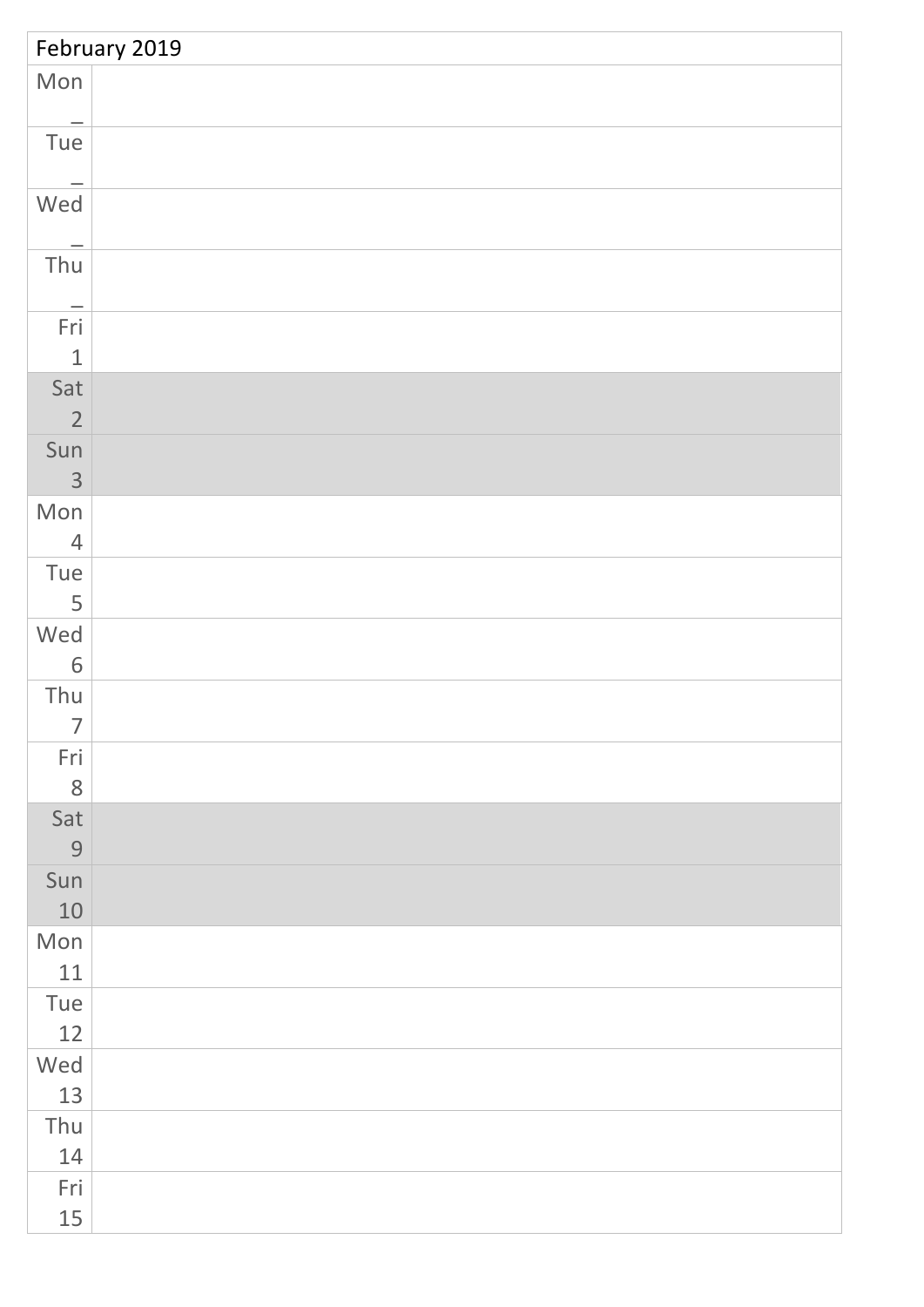|           | February 2019 |
|-----------|---------------|
| Sat       |               |
| 16        |               |
| Sun       |               |
| $17$      |               |
| Mon       |               |
| 18        |               |
| Tue       |               |
| 19        |               |
| Wed       |               |
| 20        |               |
| Thu       |               |
| 21        |               |
| Fri<br>22 |               |
| Sat       |               |
| 23        |               |
| Sun       |               |
| 24        |               |
| Mon       |               |
| 25        |               |
| Tue       |               |
| 26        |               |
| Wed<br>27 |               |
| Thu       |               |
| 28        |               |
| Fri       |               |
| Sat       |               |
|           |               |
| Sun       |               |
| Mon       |               |
|           |               |
| Tue       |               |
|           |               |
|           |               |
|           |               |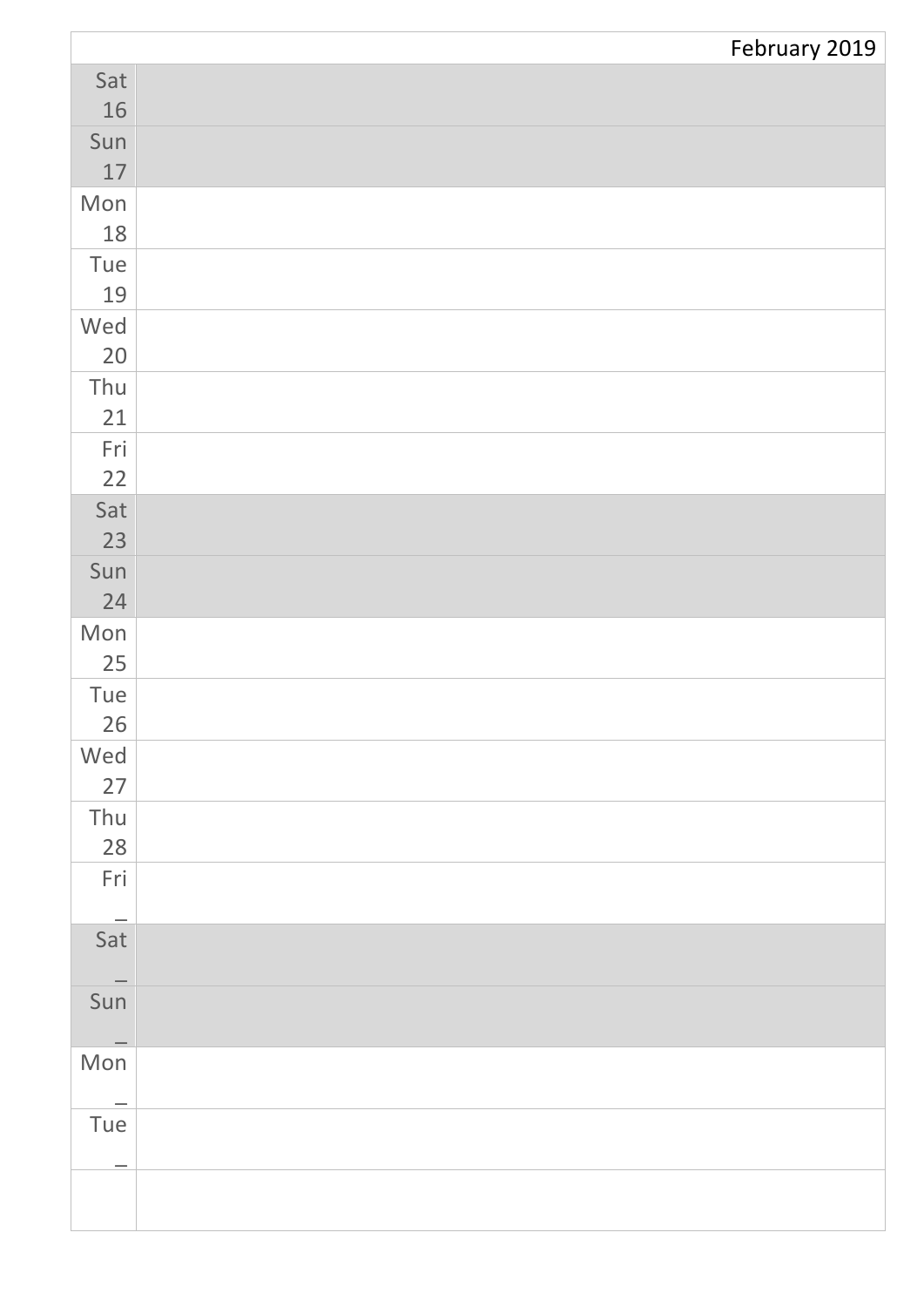|                          | <b>March 2019</b> |
|--------------------------|-------------------|
| Mon                      |                   |
| $\qquad \qquad$          |                   |
| Tue                      |                   |
| $\overline{\phantom{m}}$ |                   |
| Wed                      |                   |
|                          |                   |
| Thu                      |                   |
| $\overline{\phantom{0}}$ |                   |
| Fri                      |                   |
| $\mathbf{1}$             |                   |
| Sat                      |                   |
| $\overline{2}$           |                   |
| Sun                      |                   |
| $\mathfrak{Z}$           |                   |
| Mon                      |                   |
| $\overline{4}$           |                   |
| Tue                      |                   |
| 5                        |                   |
| Wed<br>6                 |                   |
| Thu                      |                   |
| $\overline{7}$           |                   |
| Fri                      |                   |
| 8                        |                   |
| Sat                      |                   |
| 9                        |                   |
| Sun                      |                   |
| $10\,$                   |                   |
| Mon                      |                   |
| 11                       |                   |
| Tue                      |                   |
| 12                       |                   |
| Wed                      |                   |
| 13                       |                   |
| Thu                      |                   |
| 14                       |                   |
| Fri                      |                   |
| 15                       |                   |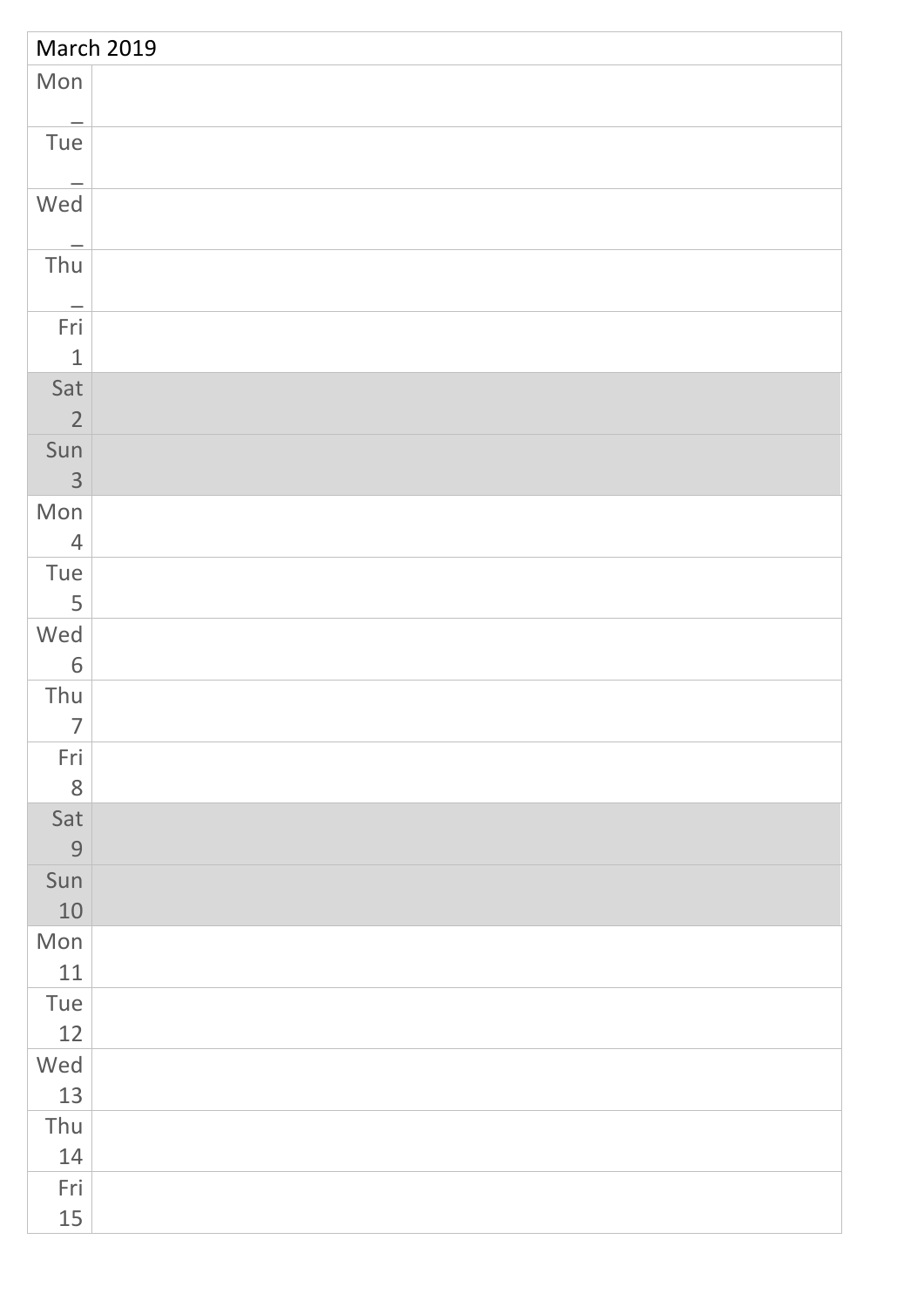|           | <b>March 2019</b> |
|-----------|-------------------|
| Sat       |                   |
| 16        |                   |
| Sun       |                   |
| 17        |                   |
| Mon       |                   |
| 18        |                   |
| Tue       |                   |
| 19        |                   |
| Wed       |                   |
| 20        |                   |
| Thu       |                   |
| 21        |                   |
| Fri       |                   |
| 22        |                   |
| Sat       |                   |
| 23        |                   |
| Sun       |                   |
| 24        |                   |
| Mon<br>25 |                   |
| Tue       |                   |
| 26        |                   |
| Wed       |                   |
| 27        |                   |
| Thu       |                   |
| 28        |                   |
| Fri       |                   |
| 29        |                   |
| Sat       |                   |
| 30        |                   |
| Sun       |                   |
| 31        |                   |
| Mon       |                   |
| Tue       |                   |
|           |                   |
|           |                   |
|           |                   |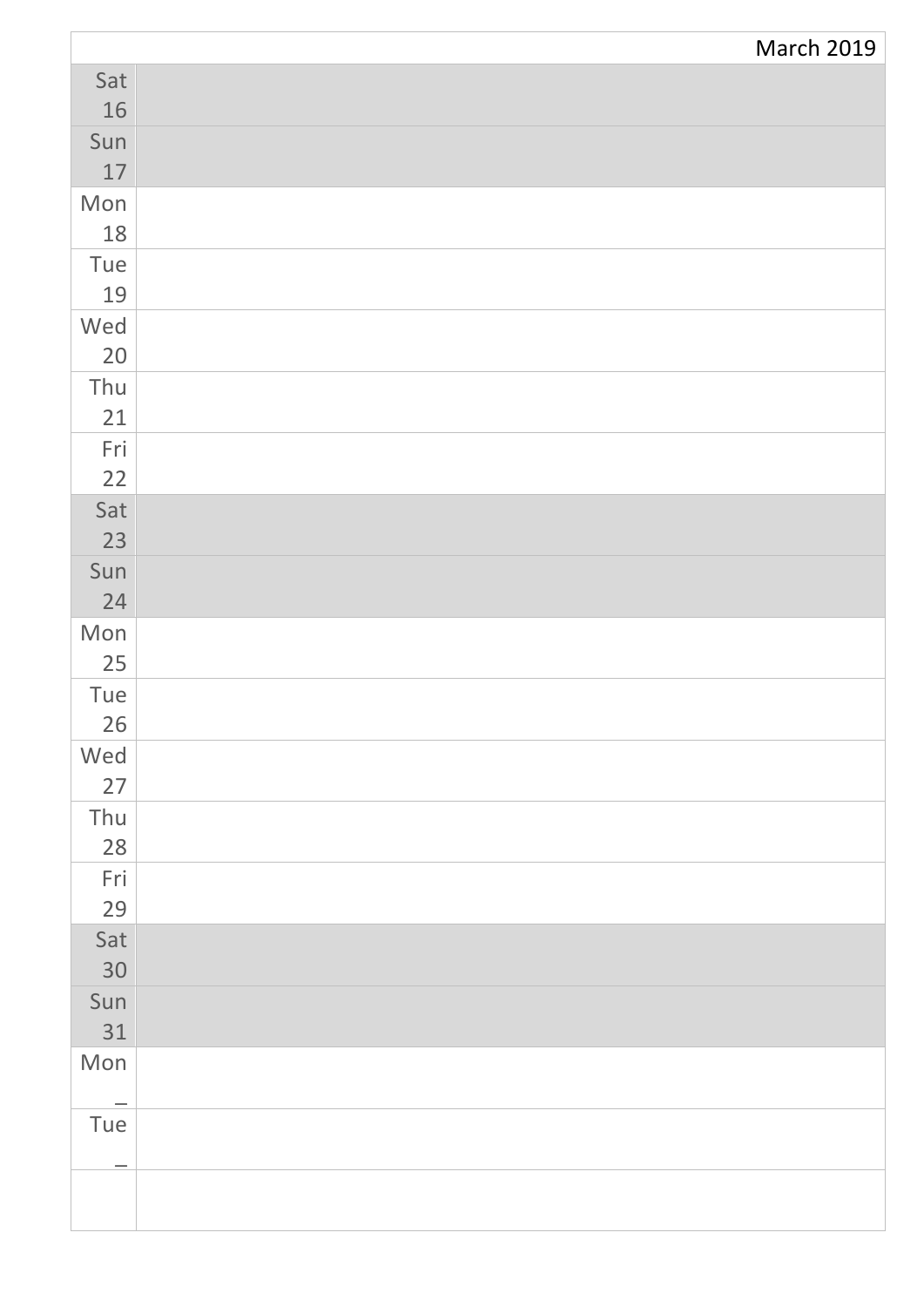| <b>April 2019</b>                                                                                                                                                                                                                                                                                                                                                                                                                                             |  |  |
|---------------------------------------------------------------------------------------------------------------------------------------------------------------------------------------------------------------------------------------------------------------------------------------------------------------------------------------------------------------------------------------------------------------------------------------------------------------|--|--|
| Mon                                                                                                                                                                                                                                                                                                                                                                                                                                                           |  |  |
| $\mathbf{1}$                                                                                                                                                                                                                                                                                                                                                                                                                                                  |  |  |
| Tue                                                                                                                                                                                                                                                                                                                                                                                                                                                           |  |  |
| $\overline{2}$                                                                                                                                                                                                                                                                                                                                                                                                                                                |  |  |
| Wed                                                                                                                                                                                                                                                                                                                                                                                                                                                           |  |  |
| $\mathfrak{Z}$                                                                                                                                                                                                                                                                                                                                                                                                                                                |  |  |
| Thu                                                                                                                                                                                                                                                                                                                                                                                                                                                           |  |  |
| $\overline{4}$                                                                                                                                                                                                                                                                                                                                                                                                                                                |  |  |
| Fri                                                                                                                                                                                                                                                                                                                                                                                                                                                           |  |  |
| 5                                                                                                                                                                                                                                                                                                                                                                                                                                                             |  |  |
| Sat                                                                                                                                                                                                                                                                                                                                                                                                                                                           |  |  |
| 6                                                                                                                                                                                                                                                                                                                                                                                                                                                             |  |  |
| Sun                                                                                                                                                                                                                                                                                                                                                                                                                                                           |  |  |
| $\overline{7}$                                                                                                                                                                                                                                                                                                                                                                                                                                                |  |  |
| Mon                                                                                                                                                                                                                                                                                                                                                                                                                                                           |  |  |
| 8                                                                                                                                                                                                                                                                                                                                                                                                                                                             |  |  |
| Tue                                                                                                                                                                                                                                                                                                                                                                                                                                                           |  |  |
| $\mathcal{G}% =\mathcal{G}_{1}\mathcal{G}_{1}\mathcal{G}_{2}\mathcal{G}_{3}\mathcal{G}_{4} \mathcal{G}_{5} \mathcal{G}_{6} \mathcal{G}_{7} \mathcal{G}_{8} \mathcal{G}_{9} \mathcal{G}_{9} \mathcal{G}_{9} \mathcal{G}_{9} \mathcal{G}_{9} \mathcal{G}_{9} \mathcal{G}_{9} \mathcal{G}_{9} \mathcal{G}_{9} \mathcal{G}_{9} \mathcal{G}_{9} \mathcal{G}_{9} \mathcal{G}_{9} \mathcal{G}_{9} \mathcal{G}_{9} \mathcal{G}_{9} \mathcal{G}_{9} \mathcal{G}_{9} \$ |  |  |
| Wed                                                                                                                                                                                                                                                                                                                                                                                                                                                           |  |  |
| $10\,$                                                                                                                                                                                                                                                                                                                                                                                                                                                        |  |  |
| Thu                                                                                                                                                                                                                                                                                                                                                                                                                                                           |  |  |
| $11\,$                                                                                                                                                                                                                                                                                                                                                                                                                                                        |  |  |
| Fri                                                                                                                                                                                                                                                                                                                                                                                                                                                           |  |  |
| 12                                                                                                                                                                                                                                                                                                                                                                                                                                                            |  |  |
| Sat                                                                                                                                                                                                                                                                                                                                                                                                                                                           |  |  |
| 13                                                                                                                                                                                                                                                                                                                                                                                                                                                            |  |  |
| Sun                                                                                                                                                                                                                                                                                                                                                                                                                                                           |  |  |
| 14                                                                                                                                                                                                                                                                                                                                                                                                                                                            |  |  |
| Mon                                                                                                                                                                                                                                                                                                                                                                                                                                                           |  |  |
| $15\,$                                                                                                                                                                                                                                                                                                                                                                                                                                                        |  |  |
| Tue                                                                                                                                                                                                                                                                                                                                                                                                                                                           |  |  |
| 16                                                                                                                                                                                                                                                                                                                                                                                                                                                            |  |  |
| Wed                                                                                                                                                                                                                                                                                                                                                                                                                                                           |  |  |
| $17\,$                                                                                                                                                                                                                                                                                                                                                                                                                                                        |  |  |
| Thu                                                                                                                                                                                                                                                                                                                                                                                                                                                           |  |  |
| 18                                                                                                                                                                                                                                                                                                                                                                                                                                                            |  |  |
| Fri                                                                                                                                                                                                                                                                                                                                                                                                                                                           |  |  |
| 19                                                                                                                                                                                                                                                                                                                                                                                                                                                            |  |  |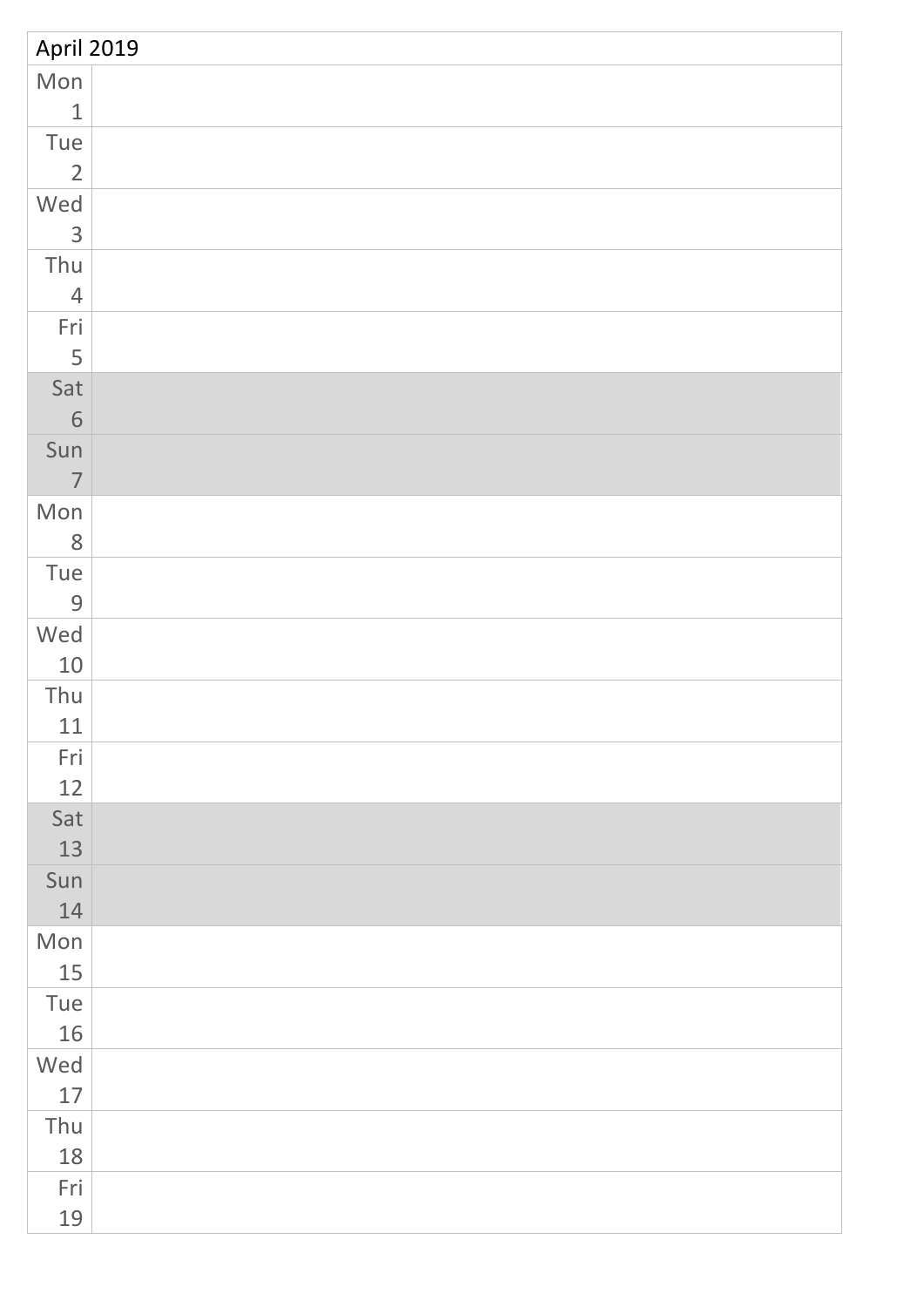|                                 | <b>April 2019</b> |
|---------------------------------|-------------------|
| Sat                             |                   |
| 20                              |                   |
| Sun                             |                   |
| 21                              |                   |
| Mon                             |                   |
| 22                              |                   |
| Tue                             |                   |
| 23                              |                   |
| Wed                             |                   |
| 24                              |                   |
| Thu                             |                   |
| 25                              |                   |
| Fri                             |                   |
| 26                              |                   |
| Sat                             |                   |
| 27                              |                   |
| Sun                             |                   |
| 28                              |                   |
| Mon<br>29                       |                   |
| Tue                             |                   |
| 30                              |                   |
| Wed                             |                   |
|                                 |                   |
| $\overline{\phantom{0}}$<br>Thu |                   |
|                                 |                   |
| Fri                             |                   |
|                                 |                   |
| Sat                             |                   |
| $\spadesuit$                    |                   |
| Sun                             |                   |
|                                 |                   |
| Mon                             |                   |
| $\overline{\phantom{0}}$        |                   |
| Tue                             |                   |
|                                 |                   |
|                                 |                   |
|                                 |                   |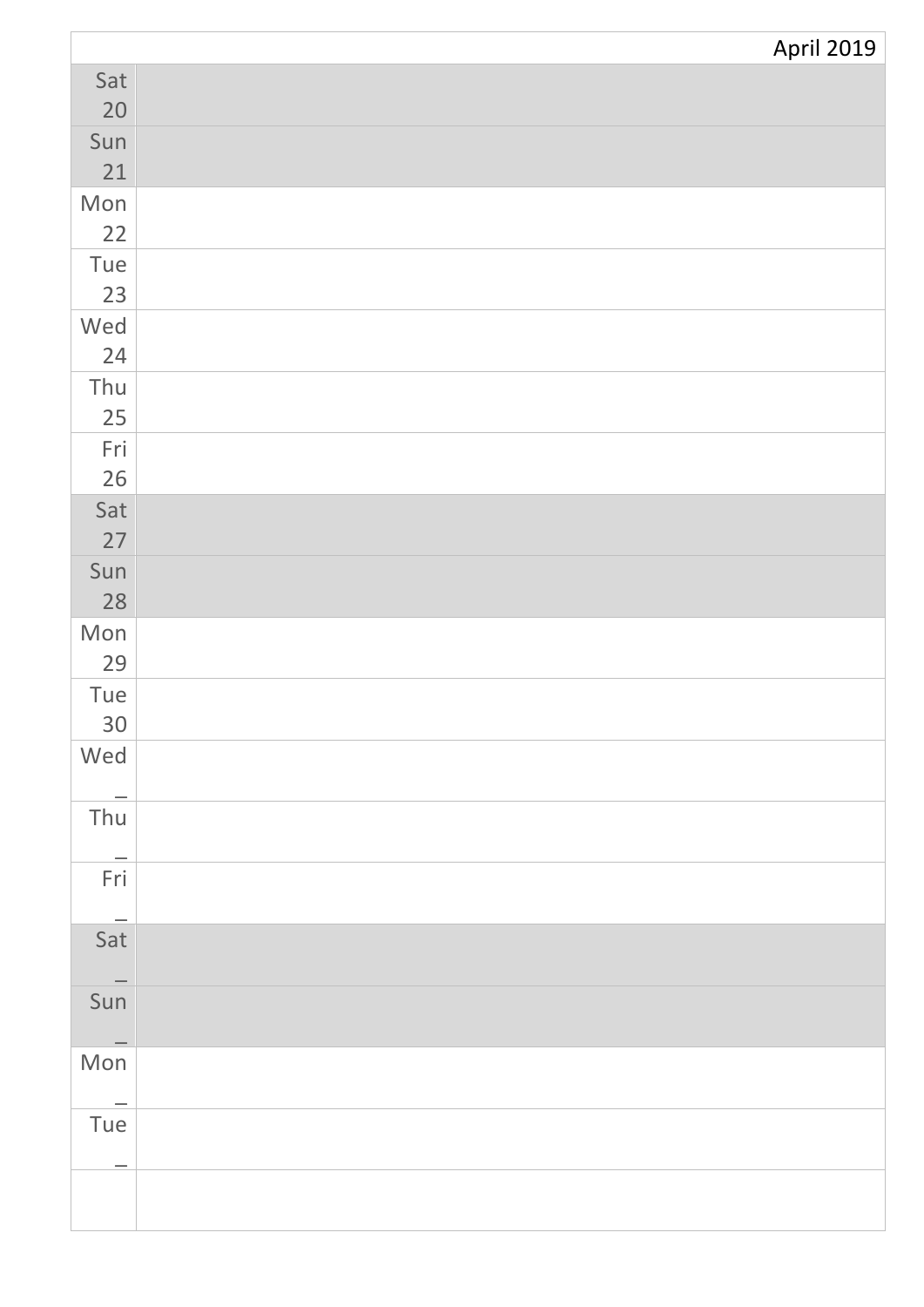| May 2019                        |  |  |
|---------------------------------|--|--|
| Mon                             |  |  |
| Tue                             |  |  |
| $\overline{\phantom{0}}$<br>Wed |  |  |
| $\mathbf{1}$                    |  |  |
| Thu                             |  |  |
| $\overline{2}$                  |  |  |
| Fri<br>3                        |  |  |
| Sat                             |  |  |
| $\overline{4}$                  |  |  |
| Sun<br>5                        |  |  |
| Mon                             |  |  |
| 6                               |  |  |
| Tue<br>$\overline{7}$           |  |  |
| Wed                             |  |  |
| $8\,$                           |  |  |
| Thu                             |  |  |
| $9\,$                           |  |  |
| Fri<br>10                       |  |  |
| Sat<br>$11\,$                   |  |  |
| Sun                             |  |  |
| $12$                            |  |  |
| Mon                             |  |  |
| 13                              |  |  |
| Tue                             |  |  |
| 14                              |  |  |
| Wed                             |  |  |
| 15                              |  |  |
| Thu                             |  |  |
| 16                              |  |  |
| Fri                             |  |  |
| $17\,$                          |  |  |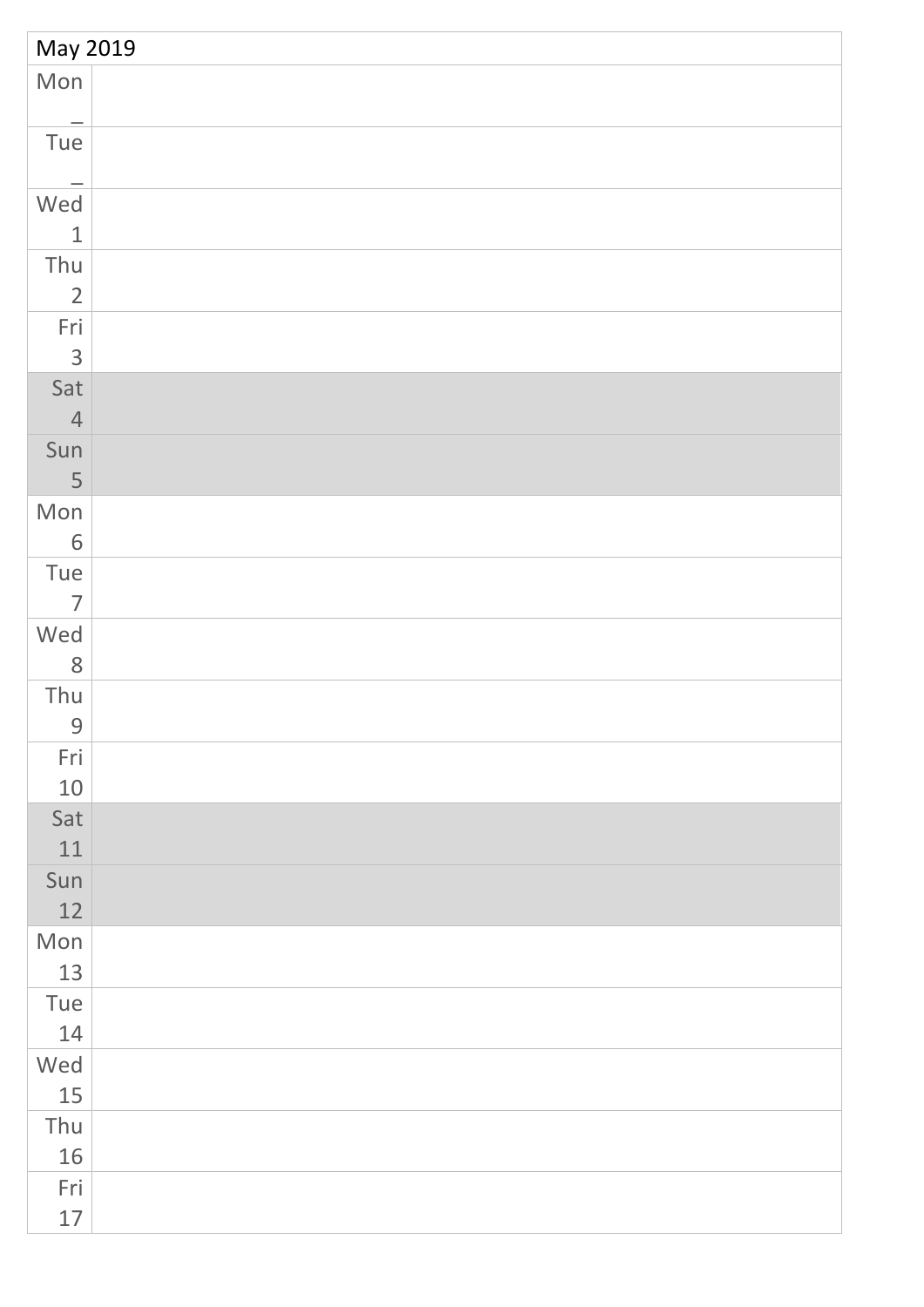|                   | May 2019 |
|-------------------|----------|
| Sat               |          |
| 18                |          |
| Sun               |          |
| 19                |          |
| Mon               |          |
| 20                |          |
| Tue               |          |
| 21                |          |
| Wed               |          |
| 22<br>Thu         |          |
| 23                |          |
| Fri               |          |
| 24                |          |
| Sat               |          |
| 25                |          |
| Sun               |          |
| 26                |          |
| Mon               |          |
| 27                |          |
| Tue               |          |
| 28                |          |
| Wed<br>29         |          |
| Thu               |          |
| 30                |          |
| Fri               |          |
| 31                |          |
| Sat               |          |
| $\qquad \qquad -$ |          |
| Sun               |          |
| Mon               |          |
|                   |          |
| Tue               |          |
|                   |          |
|                   |          |
|                   |          |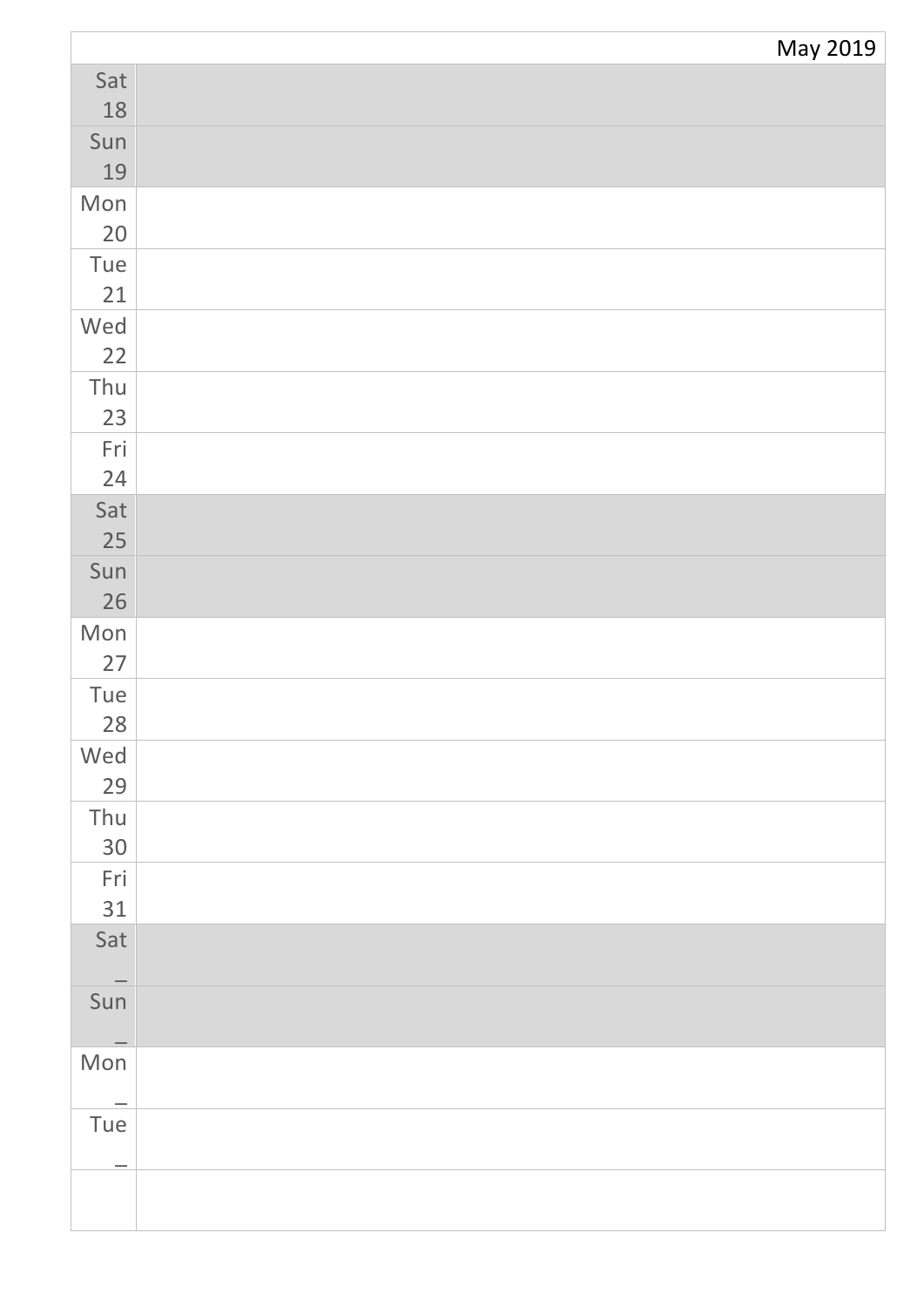| <b>June 2019</b>                                                                    |  |  |
|-------------------------------------------------------------------------------------|--|--|
| Mon<br>$\overline{\phantom{a}}$                                                     |  |  |
| Tue<br>$\hspace{0.1in} \hspace{0.1in} \hspace{0.1in} \hspace{0.1in} \hspace{0.1in}$ |  |  |
| Wed                                                                                 |  |  |
| Thu<br>$\equiv$                                                                     |  |  |
| Fri<br>$\hspace{0.1in} \hspace{0.1in} \hspace{0.1in} \hspace{0.1in} \hspace{0.1in}$ |  |  |
| Sat<br>$\,1\,$                                                                      |  |  |
| Sun<br>$\overline{2}$                                                               |  |  |
| Mon<br>3                                                                            |  |  |
| Tue<br>$\sqrt{4}$                                                                   |  |  |
| Wed<br>5                                                                            |  |  |
| Thu<br>$6\overline{6}$                                                              |  |  |
| Fri<br>$\overline{7}$                                                               |  |  |
| Sat<br>8                                                                            |  |  |
| Sun<br>9                                                                            |  |  |
| Mon<br>$10\,$                                                                       |  |  |
| Tue<br>11                                                                           |  |  |
| Wed<br>12                                                                           |  |  |
| Thu<br>13                                                                           |  |  |
| Fri<br>14                                                                           |  |  |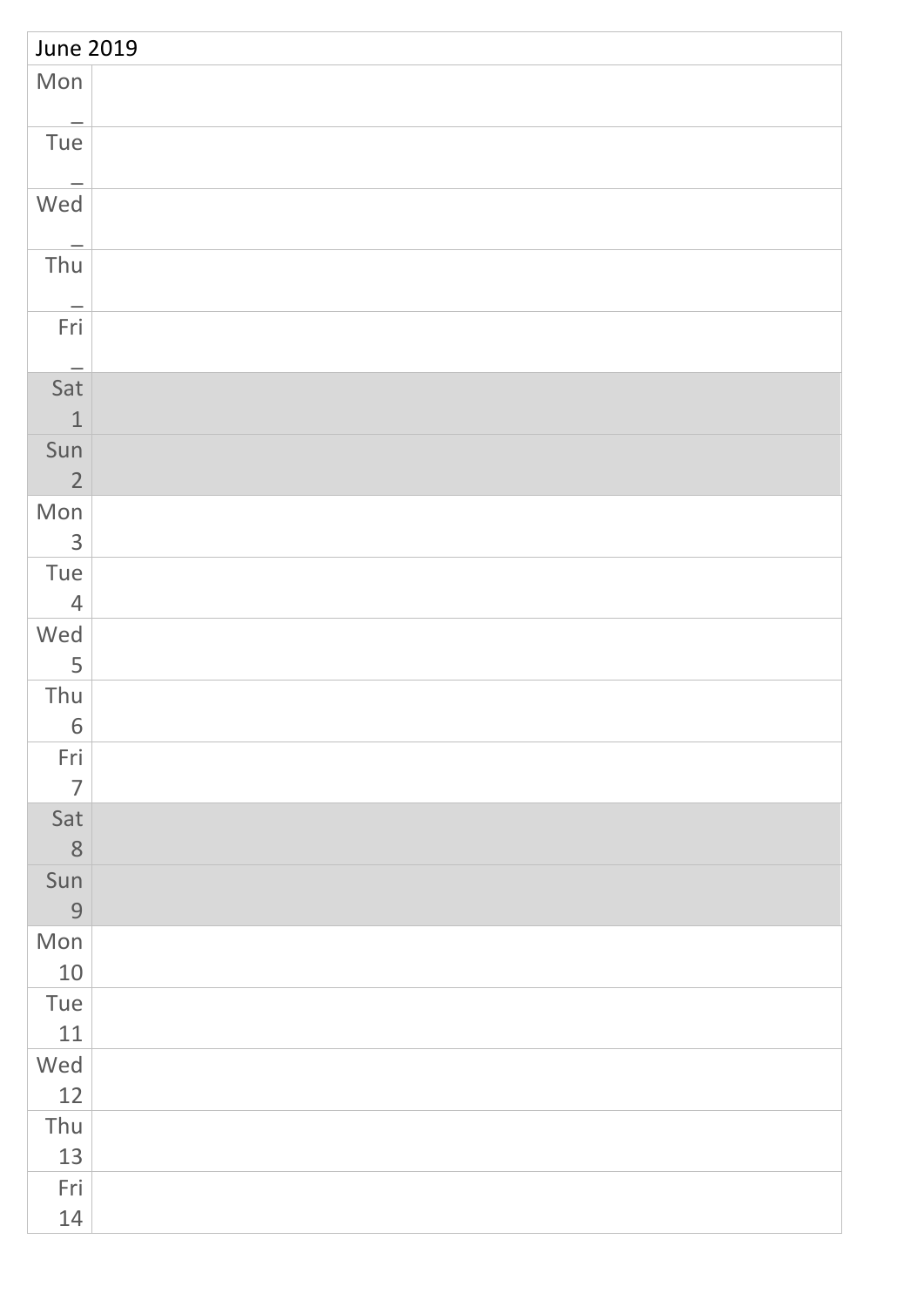|           | <b>June 2019</b> |
|-----------|------------------|
| Sat       |                  |
| 15        |                  |
| Sun       |                  |
| 16        |                  |
| Mon       |                  |
| 17        |                  |
| Tue       |                  |
| 18        |                  |
| Wed       |                  |
| 19        |                  |
| Thu       |                  |
| 20        |                  |
| Fri       |                  |
| 21        |                  |
| Sat       |                  |
| 22        |                  |
| Sun       |                  |
| 23        |                  |
| Mon       |                  |
| 24        |                  |
| Tue<br>25 |                  |
| Wed       |                  |
| 26        |                  |
| Thu       |                  |
| 27        |                  |
| Fri       |                  |
| 28        |                  |
| Sat       |                  |
| 29        |                  |
| Sun       |                  |
| 30        |                  |
| Mon       |                  |
| Tue       |                  |
|           |                  |
|           |                  |
|           |                  |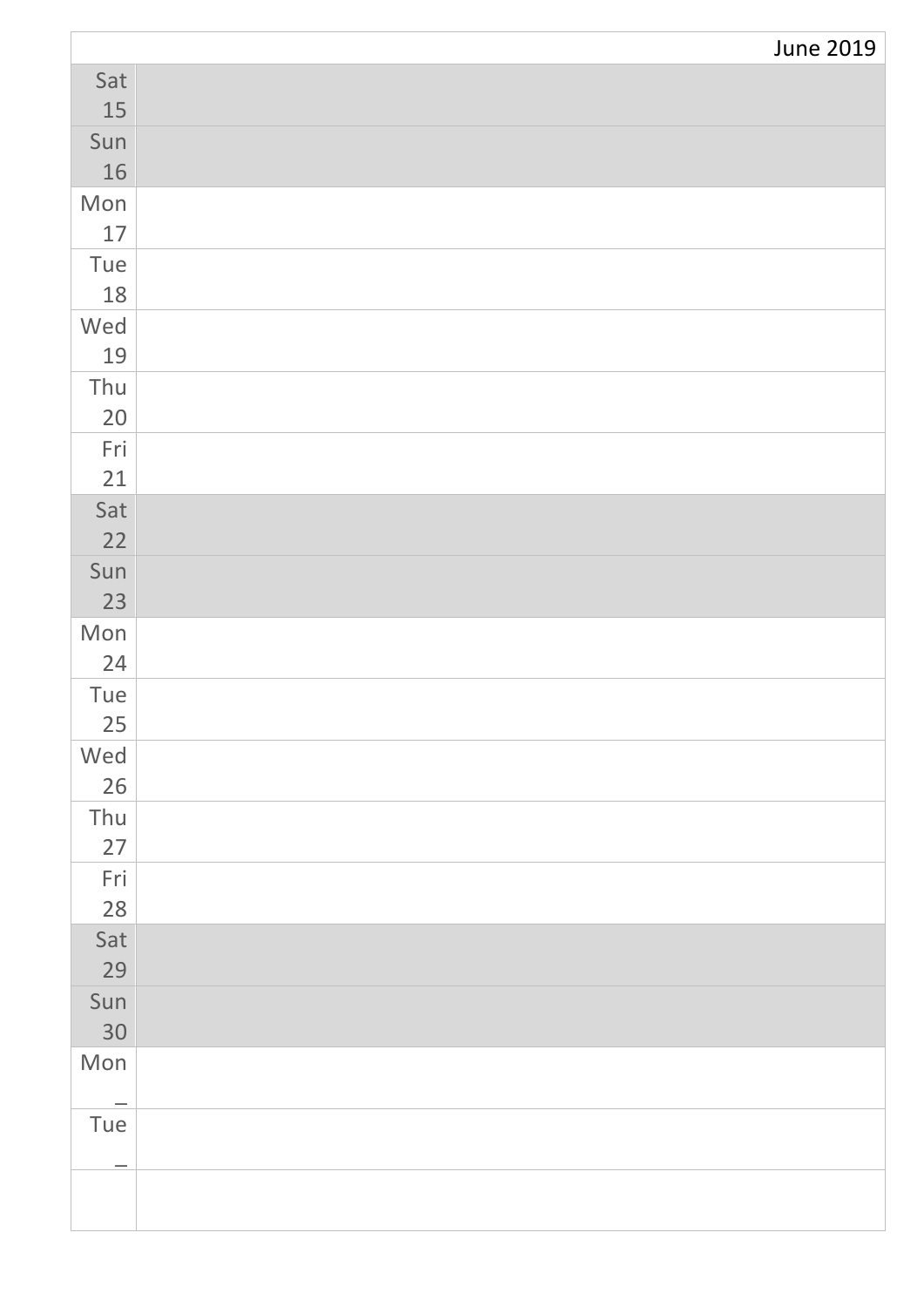| <b>July 2019</b> |  |  |
|------------------|--|--|
| Mon              |  |  |
| $\mathbf{1}$     |  |  |
| Tue              |  |  |
| $\overline{2}$   |  |  |
| Wed              |  |  |
| $\mathsf{3}$     |  |  |
| Thu              |  |  |
| $\overline{4}$   |  |  |
| Fri              |  |  |
| 5                |  |  |
| Sat              |  |  |
| 6                |  |  |
| Sun              |  |  |
| $\overline{7}$   |  |  |
| Mon              |  |  |
| 8                |  |  |
| Tue              |  |  |
| $\mathsf 9$      |  |  |
| Wed              |  |  |
| $10\,$           |  |  |
| Thu              |  |  |
| $11\,$           |  |  |
| Fri              |  |  |
| 12               |  |  |
| Sat              |  |  |
| 13               |  |  |
| Sun              |  |  |
| 14               |  |  |
| Mon              |  |  |
| 15               |  |  |
| Tue              |  |  |
| 16               |  |  |
| Wed              |  |  |
| $17\,$           |  |  |
| Thu              |  |  |
| 18               |  |  |
| Fri              |  |  |
| 19               |  |  |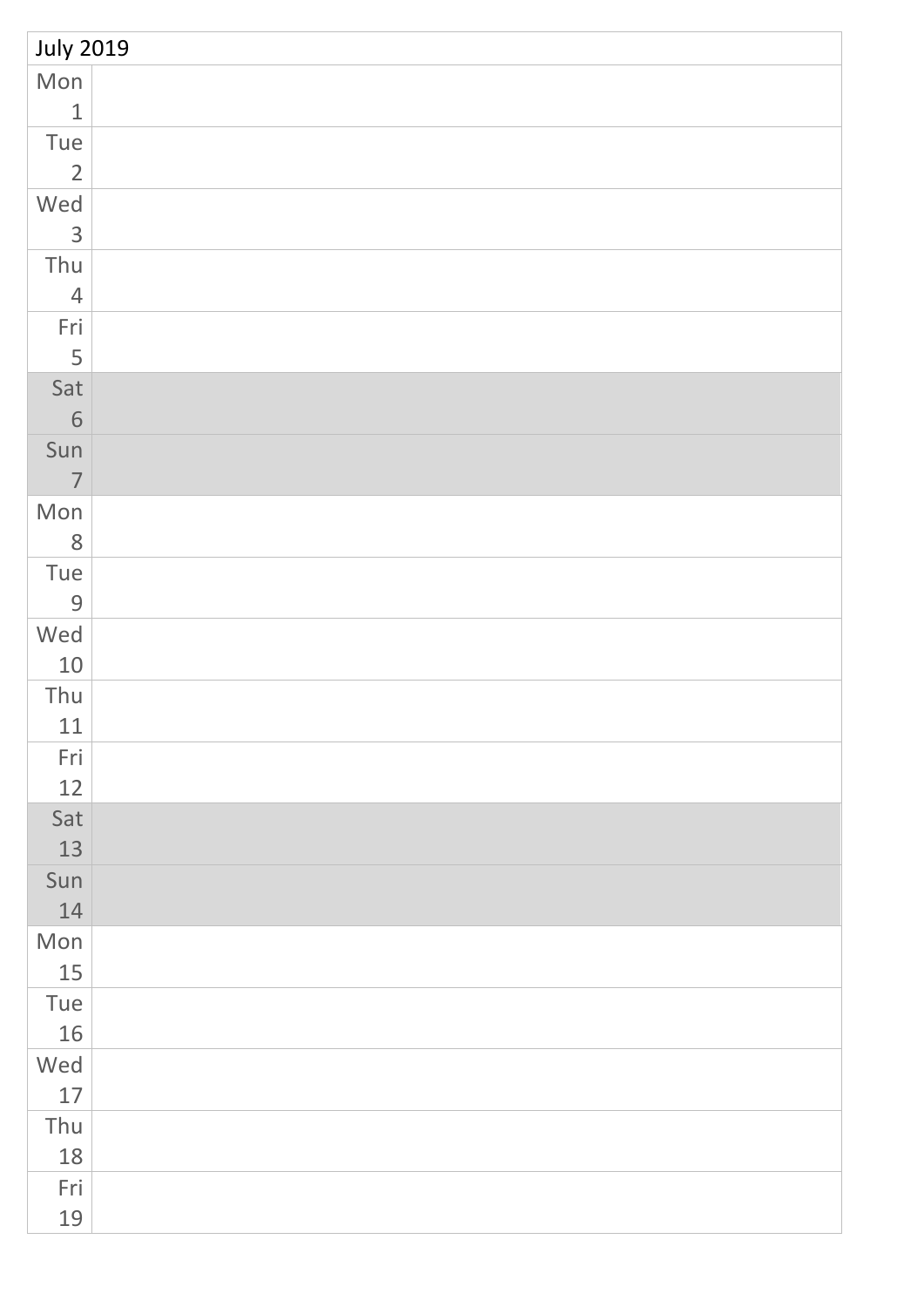|                          | <b>July 2019</b> |
|--------------------------|------------------|
| Sat                      |                  |
| 20                       |                  |
| Sun                      |                  |
| 21                       |                  |
| Mon                      |                  |
| 22                       |                  |
| Tue                      |                  |
| 23                       |                  |
| Wed                      |                  |
| 24                       |                  |
| Thu                      |                  |
| 25                       |                  |
| Fri                      |                  |
| 26                       |                  |
| Sat                      |                  |
| 27                       |                  |
| Sun                      |                  |
| 28                       |                  |
| Mon                      |                  |
| 29<br>Tue                |                  |
| 30                       |                  |
| Wed                      |                  |
| 31                       |                  |
| Thu                      |                  |
|                          |                  |
| Fri                      |                  |
|                          |                  |
| Sat                      |                  |
| $\overline{\phantom{0}}$ |                  |
| Sun                      |                  |
|                          |                  |
| Mon                      |                  |
|                          |                  |
| Tue                      |                  |
|                          |                  |
|                          |                  |
|                          |                  |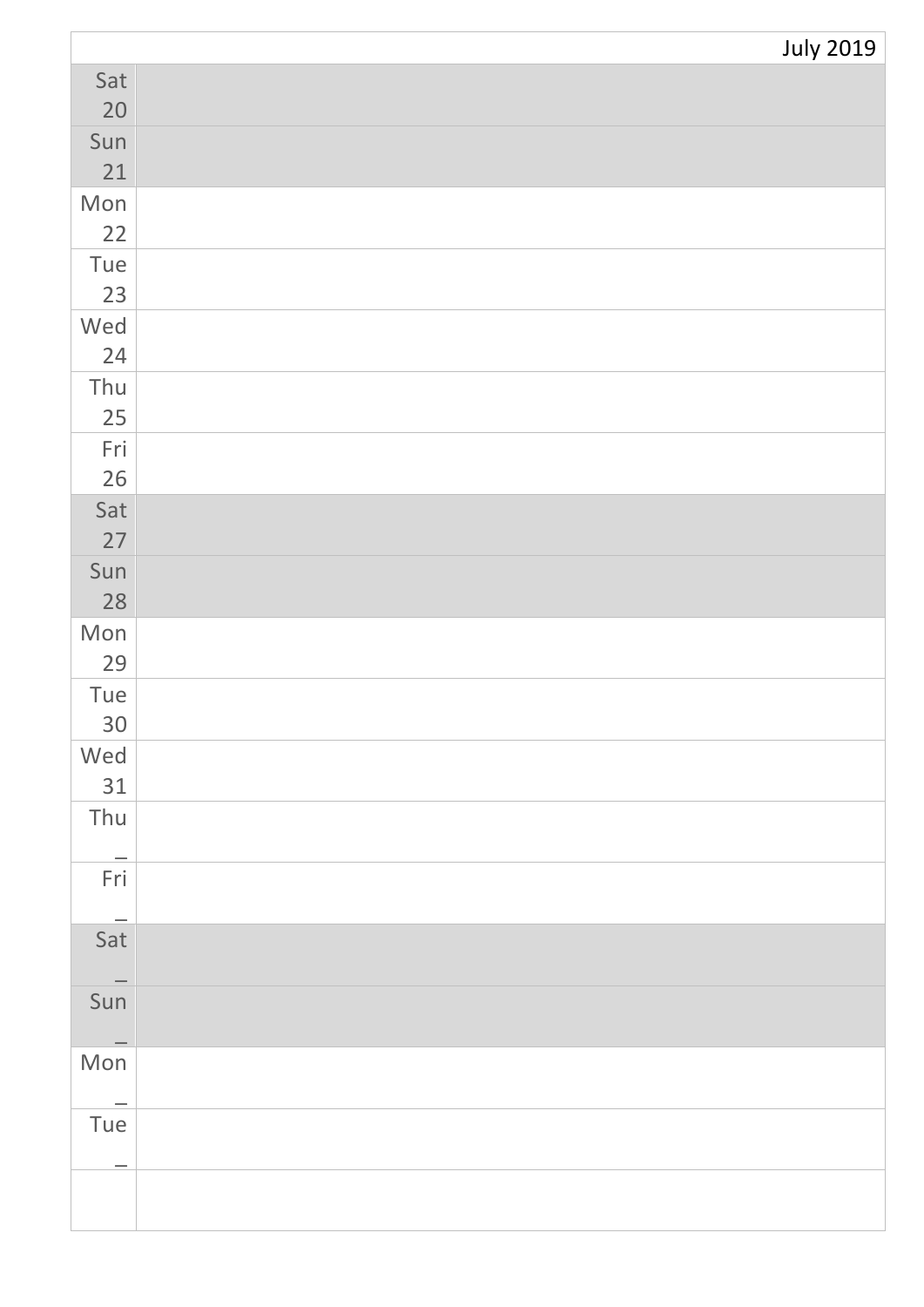| August 2019           |  |  |
|-----------------------|--|--|
| Mon                   |  |  |
| Tue                   |  |  |
| -<br>Wed              |  |  |
| Thu                   |  |  |
| $\mathbf 1$           |  |  |
| Fri<br>$\overline{2}$ |  |  |
| Sat<br>$\mathcal{S}$  |  |  |
| Sun<br>$\overline{4}$ |  |  |
| Mon<br>5              |  |  |
| Tue<br>6              |  |  |
| Wed<br>$\overline{7}$ |  |  |
| Thu<br>8              |  |  |
| Fri<br>9              |  |  |
| Sat<br>10             |  |  |
| Sun<br>$11\,$         |  |  |
| Mon<br>12             |  |  |
| Tue<br>13             |  |  |
| Wed<br>14             |  |  |
| Thu<br>15             |  |  |
| Fri<br>16             |  |  |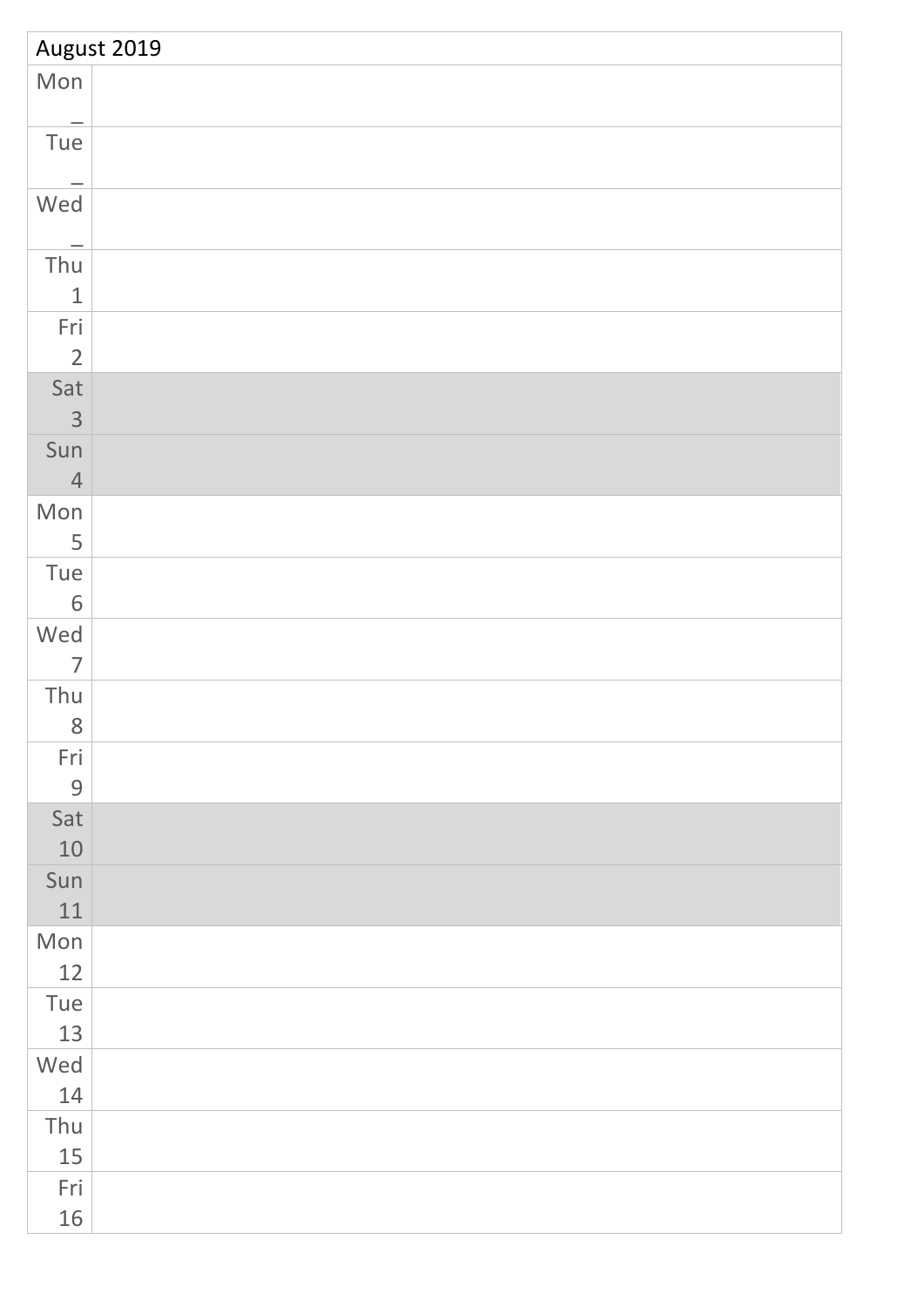|           | August 2019 |
|-----------|-------------|
| Sat       |             |
| $17\,$    |             |
| Sun       |             |
| 18        |             |
| Mon       |             |
| 19        |             |
| Tue       |             |
| 20        |             |
| Wed       |             |
| 21        |             |
| Thu       |             |
| 22        |             |
| Fri       |             |
| 23        |             |
| Sat       |             |
| 24        |             |
| Sun<br>25 |             |
| Mon       |             |
| 26        |             |
| Tue       |             |
| 27        |             |
| Wed       |             |
| 28        |             |
| Thu       |             |
| 29        |             |
| Fri       |             |
| 30        |             |
| Sat       |             |
| 31        |             |
| Sun       |             |
| Mon       |             |
|           |             |
| Tue       |             |
|           |             |
|           |             |
|           |             |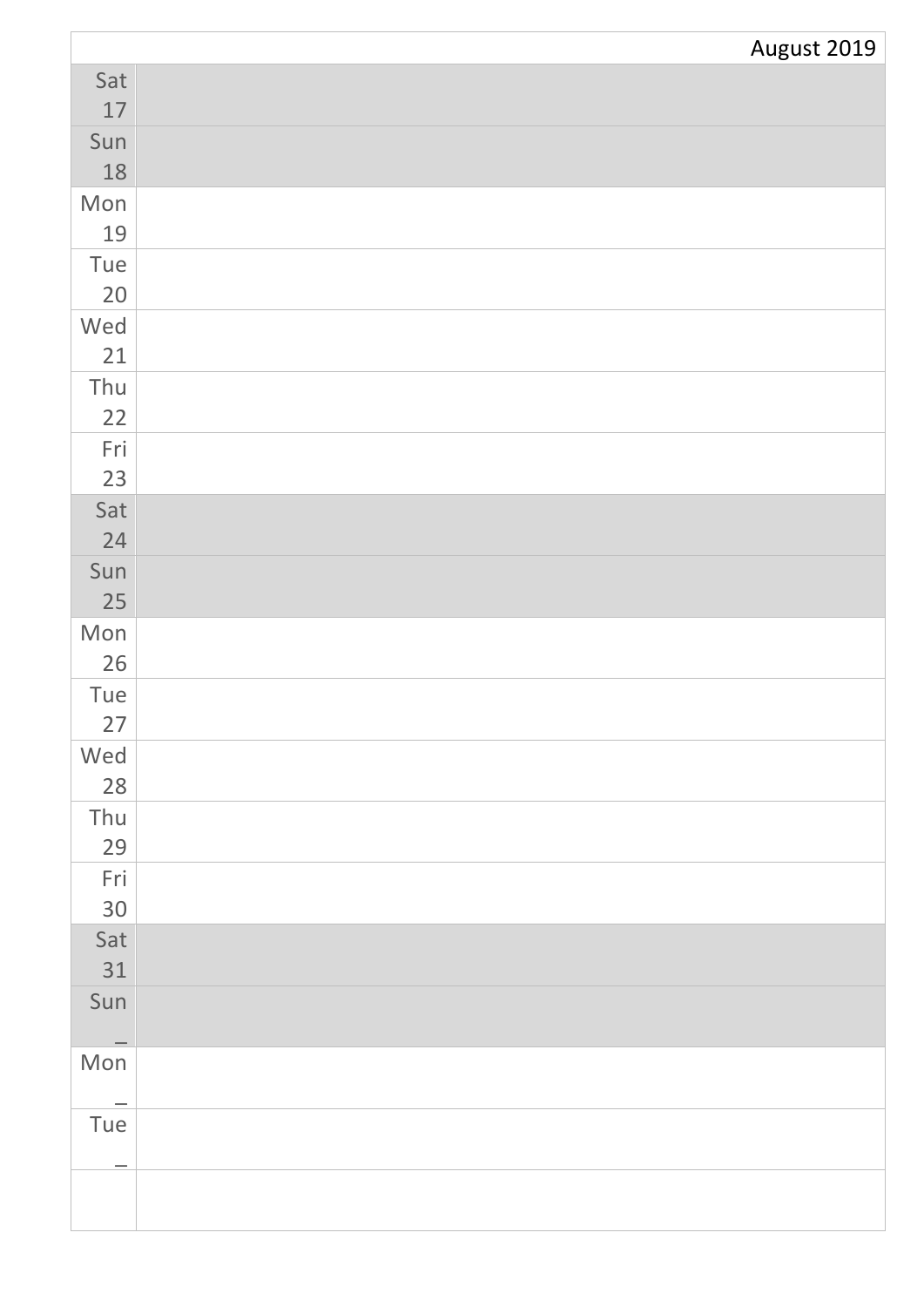| September 2019         |  |  |
|------------------------|--|--|
| Mon                    |  |  |
| Tue                    |  |  |
| Wed                    |  |  |
| Thu                    |  |  |
| Fri                    |  |  |
| Sat                    |  |  |
| Sun<br>$1\,$           |  |  |
| Mon<br>$\overline{2}$  |  |  |
| Tue<br>3               |  |  |
| Wed<br>$\overline{4}$  |  |  |
| Thu<br>$5\phantom{.0}$ |  |  |
| Fri<br>6               |  |  |
| Sat<br>$\overline{7}$  |  |  |
| Sun<br>8               |  |  |
| Mon<br>9               |  |  |
| Tue<br>10              |  |  |
| Wed<br>$11\,$          |  |  |
| Thu<br>12              |  |  |
| Fri<br>13              |  |  |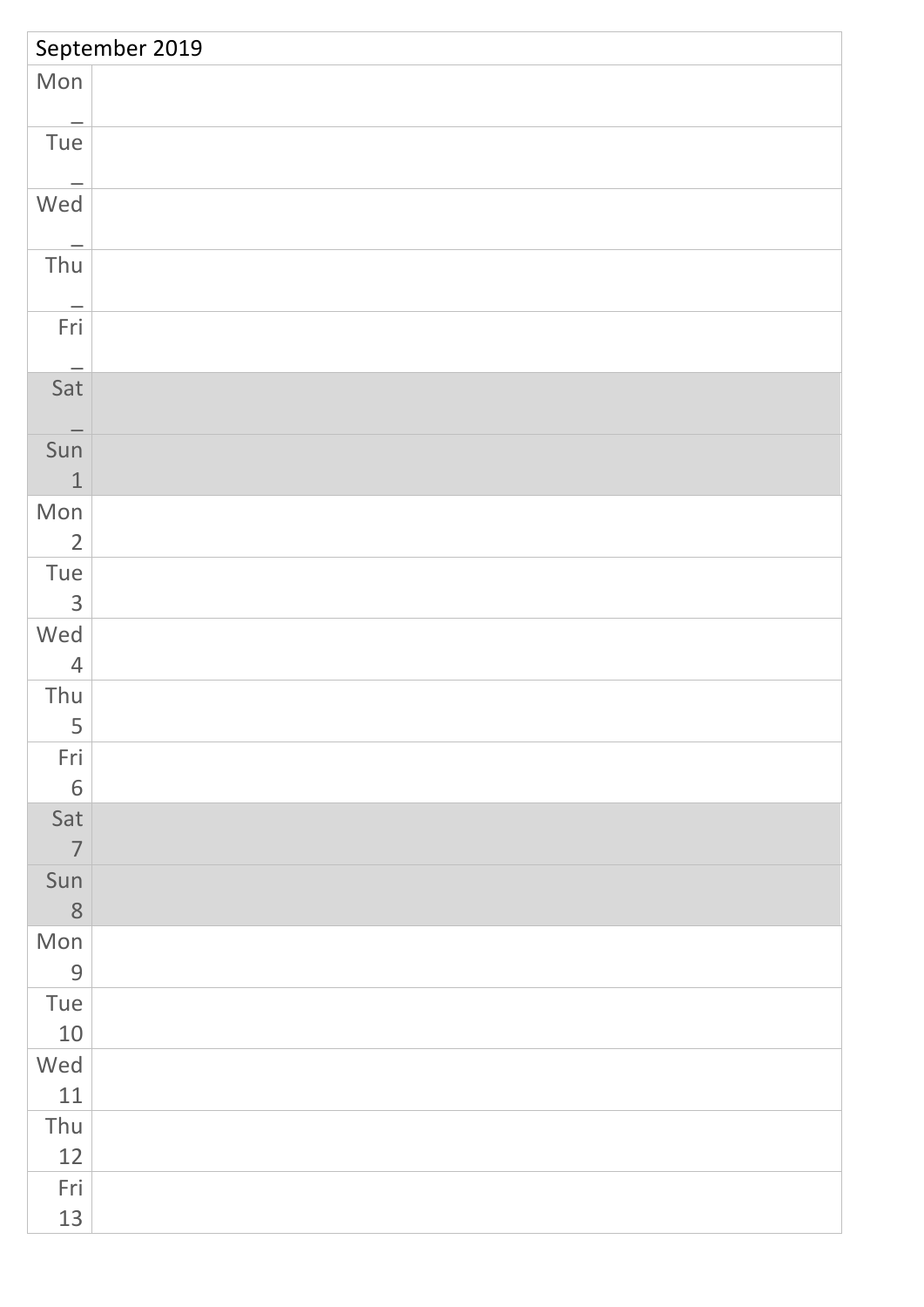|           | September 2019 |
|-----------|----------------|
| Sat       |                |
| 14        |                |
| Sun       |                |
| $15\,$    |                |
| Mon       |                |
| 16        |                |
| Tue       |                |
| $17$      |                |
| Wed       |                |
| 18        |                |
| Thu       |                |
| 19        |                |
| Fri       |                |
| 20        |                |
| Sat       |                |
| 21        |                |
| Sun       |                |
| 22        |                |
| Mon       |                |
| 23        |                |
| Tue       |                |
| 24        |                |
| Wed       |                |
| 25        |                |
| Thu       |                |
| 26        |                |
| Fri       |                |
| 27        |                |
| Sat       |                |
| 28        |                |
| Sun       |                |
| 29        |                |
| Mon<br>30 |                |
|           |                |
| Tue       |                |
|           |                |
|           |                |
|           |                |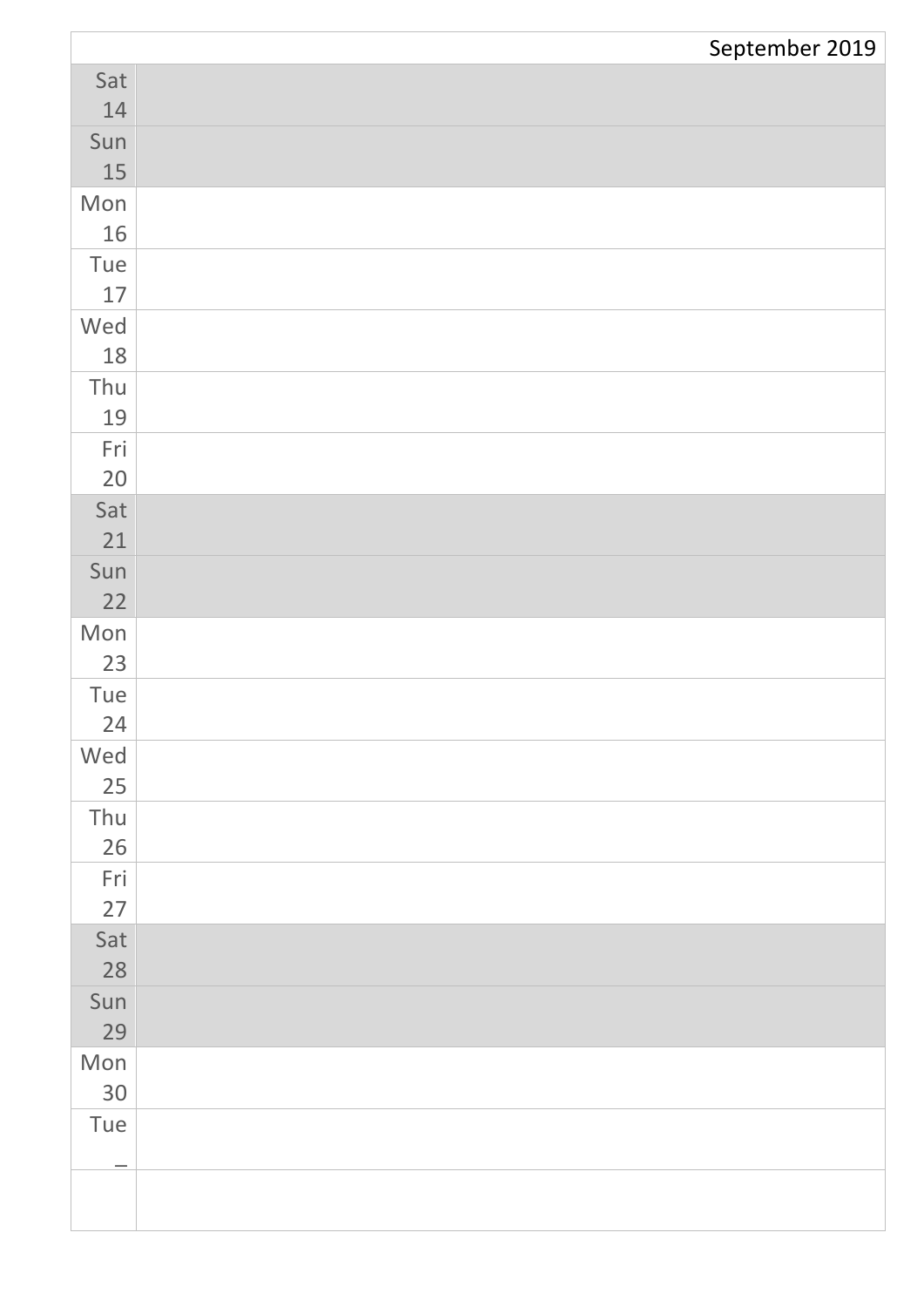| October 2019   |  |  |
|----------------|--|--|
| Mon            |  |  |
| -              |  |  |
| Tue            |  |  |
| $\mathbf{1}$   |  |  |
| Wed            |  |  |
| $\overline{2}$ |  |  |
| Thu            |  |  |
| $\mathsf{3}$   |  |  |
| Fri            |  |  |
| $\overline{4}$ |  |  |
| Sat            |  |  |
| 5              |  |  |
| Sun            |  |  |
| 6              |  |  |
| Mon            |  |  |
| $\overline{7}$ |  |  |
| Tue            |  |  |
| 8              |  |  |
| Wed            |  |  |
| $\overline{9}$ |  |  |
| Thu            |  |  |
| $10\,$         |  |  |
| Fri<br>$11\,$  |  |  |
| Sat            |  |  |
| 12             |  |  |
| Sun            |  |  |
| 13             |  |  |
| Mon            |  |  |
| 14             |  |  |
| Tue            |  |  |
| 15             |  |  |
| Wed            |  |  |
| 16             |  |  |
| Thu            |  |  |
| 17             |  |  |
| Fri            |  |  |
| 18             |  |  |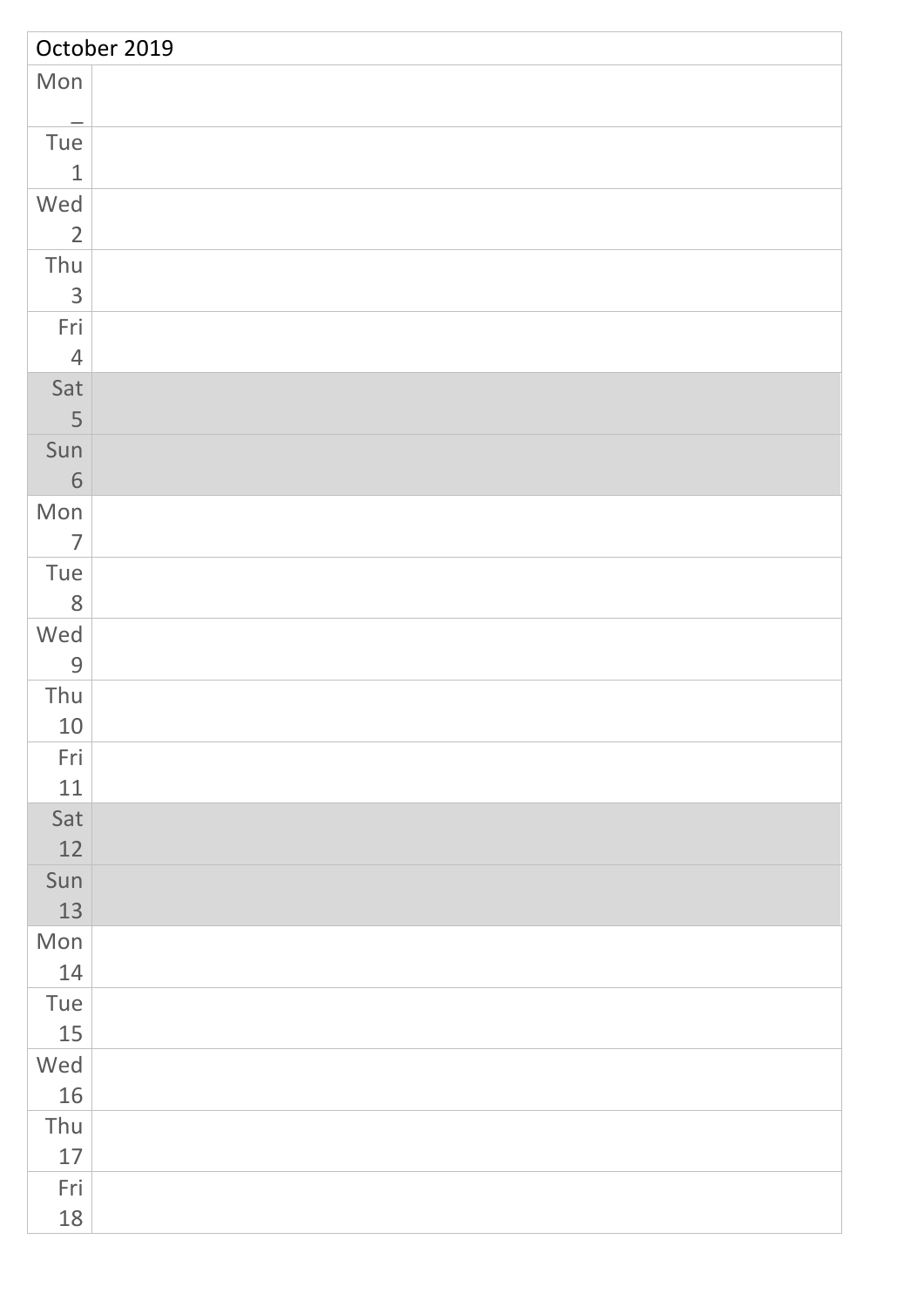|           | October 2019 |
|-----------|--------------|
| Sat       |              |
| 19        |              |
| Sun       |              |
| 20        |              |
| Mon       |              |
| 21        |              |
| Tue       |              |
| 22        |              |
| Wed       |              |
| 23        |              |
| Thu       |              |
| 24        |              |
| Fri       |              |
| 25        |              |
| Sat       |              |
| 26        |              |
| Sun       |              |
| 27        |              |
| Mon<br>28 |              |
| Tue       |              |
| 29        |              |
| Wed       |              |
| $30\,$    |              |
| Thu       |              |
| 31        |              |
| Fri       |              |
|           |              |
| Sat       |              |
|           |              |
| Sun       |              |
| Mon       |              |
|           |              |
| Tue       |              |
|           |              |
|           |              |
|           |              |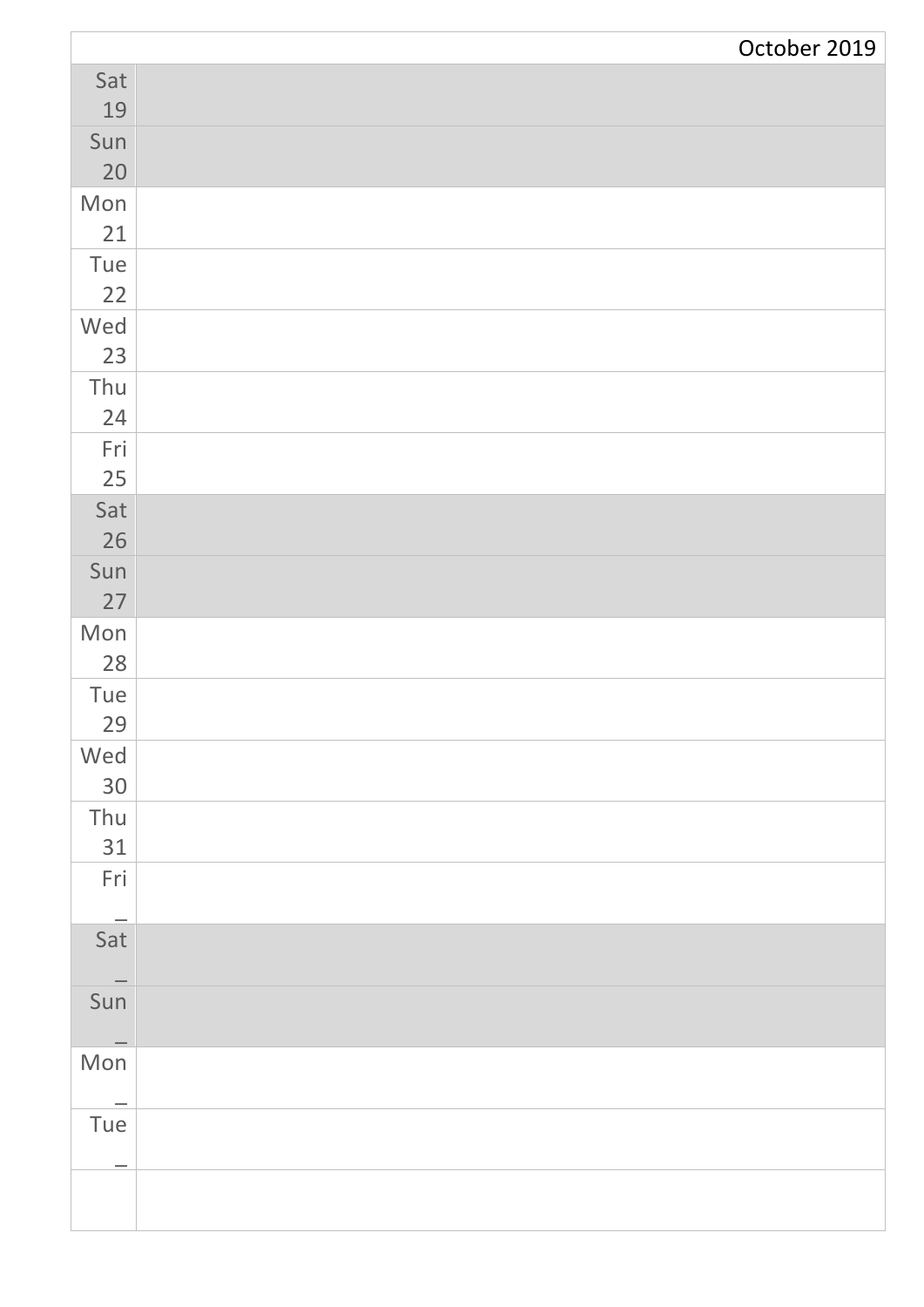| November 2019          |  |  |
|------------------------|--|--|
| Mon                    |  |  |
| Tue                    |  |  |
| Wed                    |  |  |
| Thu<br>$\qquad \qquad$ |  |  |
| Fri<br>$\mathbf 1$     |  |  |
| Sat<br>$\overline{2}$  |  |  |
| Sun<br>$\mathfrak{Z}$  |  |  |
| Mon<br>$\overline{4}$  |  |  |
| Tue<br>5               |  |  |
| Wed<br>6               |  |  |
| Thu<br>$\overline{7}$  |  |  |
| Fri<br>8               |  |  |
| Sat<br>9               |  |  |
| Sun<br>$10\,$          |  |  |
| Mon<br>11              |  |  |
| Tue<br>12              |  |  |
| Wed<br>13              |  |  |
| Thu<br>14              |  |  |
| Fri<br>15              |  |  |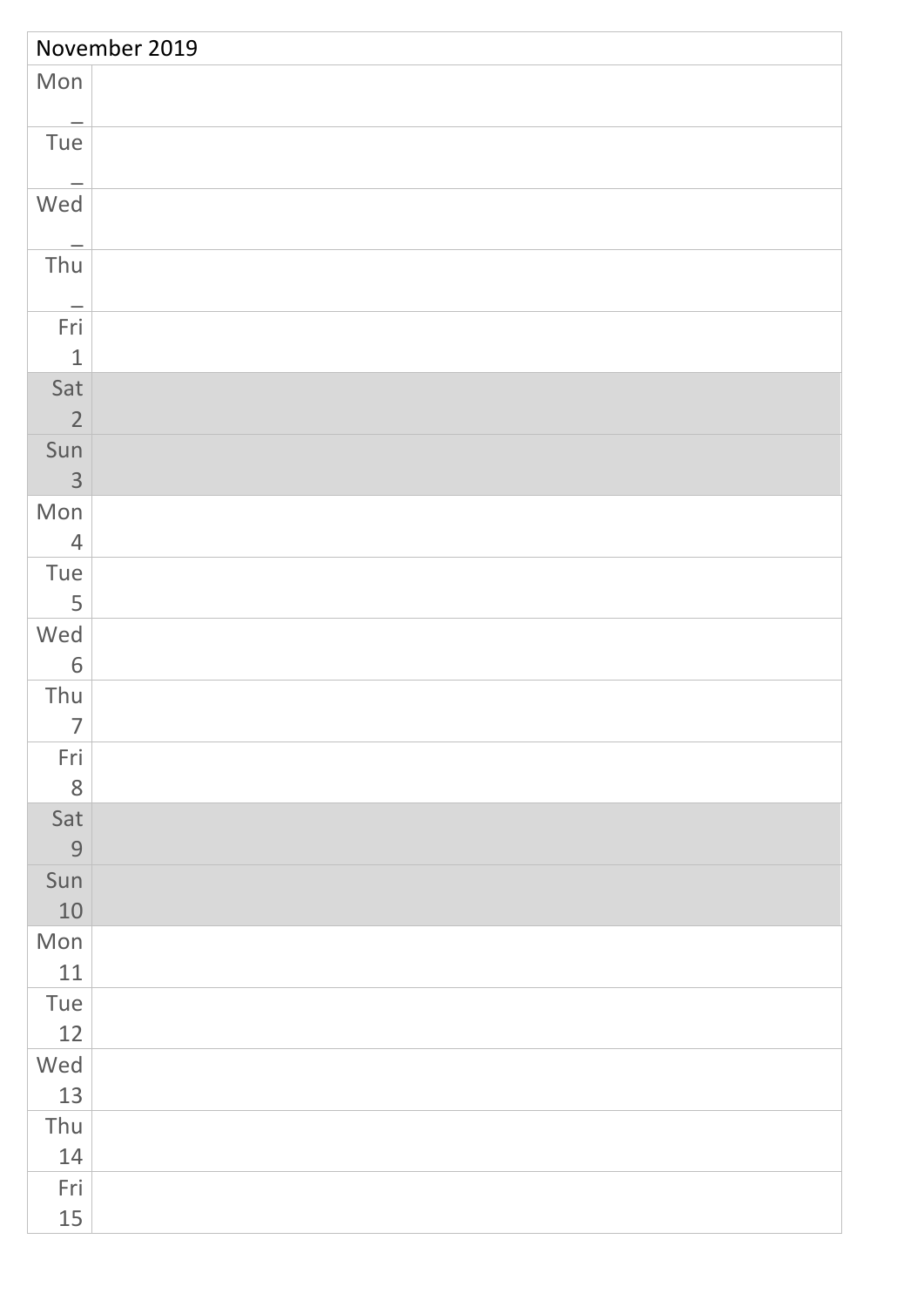|           | November 2019 |
|-----------|---------------|
| Sat       |               |
| 16        |               |
| Sun       |               |
| $17\,$    |               |
| Mon       |               |
| 18        |               |
| Tue       |               |
| 19        |               |
| Wed       |               |
| 20        |               |
| Thu       |               |
| 21        |               |
| Fri       |               |
| 22        |               |
| Sat       |               |
| 23        |               |
| Sun       |               |
| 24        |               |
| Mon       |               |
| 25        |               |
| Tue<br>26 |               |
| Wed       |               |
| 27        |               |
| Thu       |               |
| 28        |               |
| Fri       |               |
| 29        |               |
| Sat       |               |
| 30        |               |
| Sun       |               |
| Mon       |               |
|           |               |
| Tue       |               |
|           |               |
|           |               |
|           |               |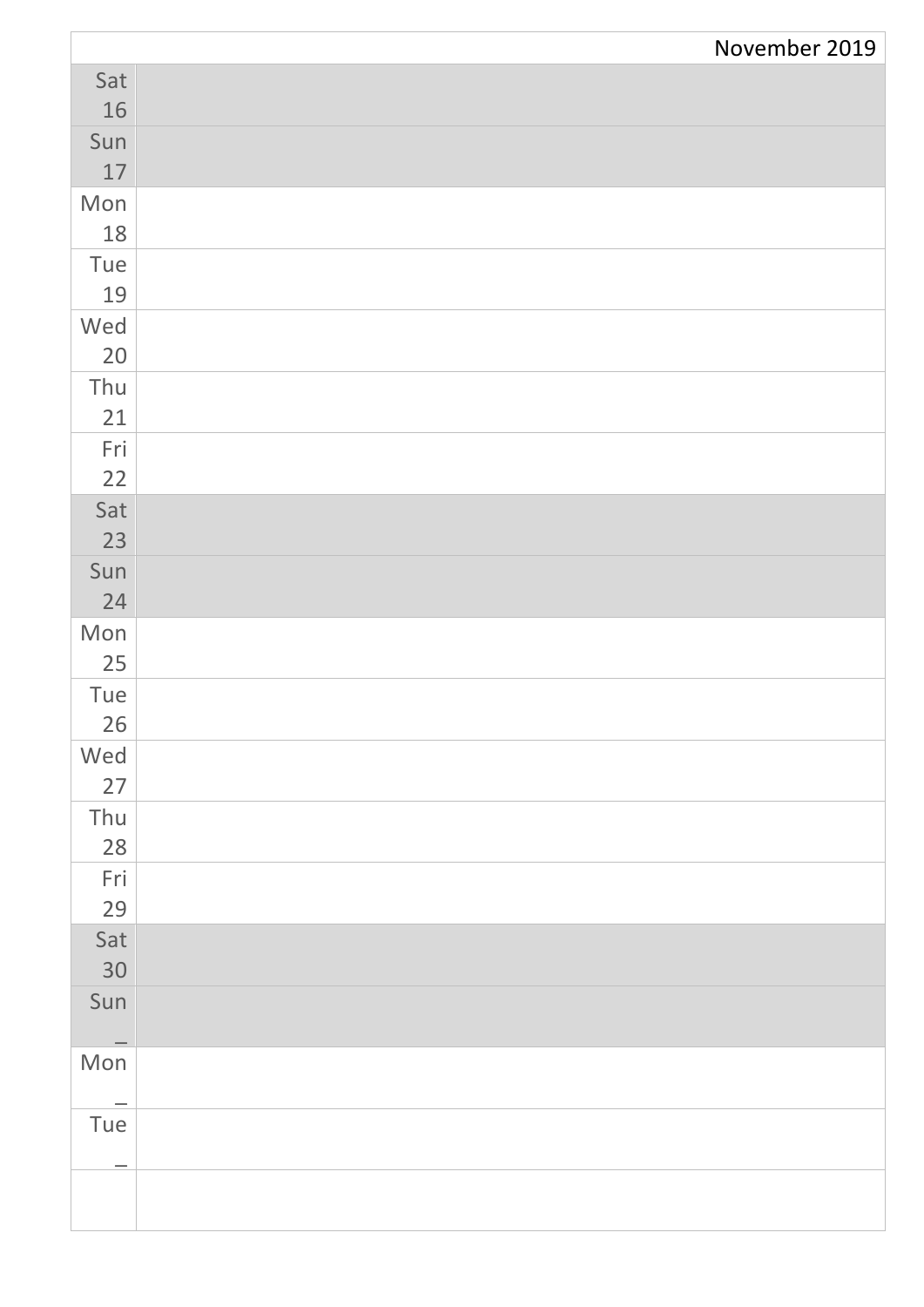| December 2019          |  |  |
|------------------------|--|--|
| Mon                    |  |  |
| Tue                    |  |  |
| $-$<br>Wed             |  |  |
| Thu                    |  |  |
| Fri                    |  |  |
| Sat                    |  |  |
| Sun<br>$1\,$           |  |  |
| Mon<br>$\overline{2}$  |  |  |
| Tue<br>$\mathsf{3}$    |  |  |
| Wed<br>$\overline{4}$  |  |  |
| Thu<br>$5\overline{5}$ |  |  |
| Fri<br>6               |  |  |
| Sat<br>$\overline{7}$  |  |  |
| Sun<br>8               |  |  |
| Mon<br>9               |  |  |
| Tue<br>10              |  |  |
| Wed<br>11              |  |  |
| Thu<br>12              |  |  |
| Fri<br>13              |  |  |